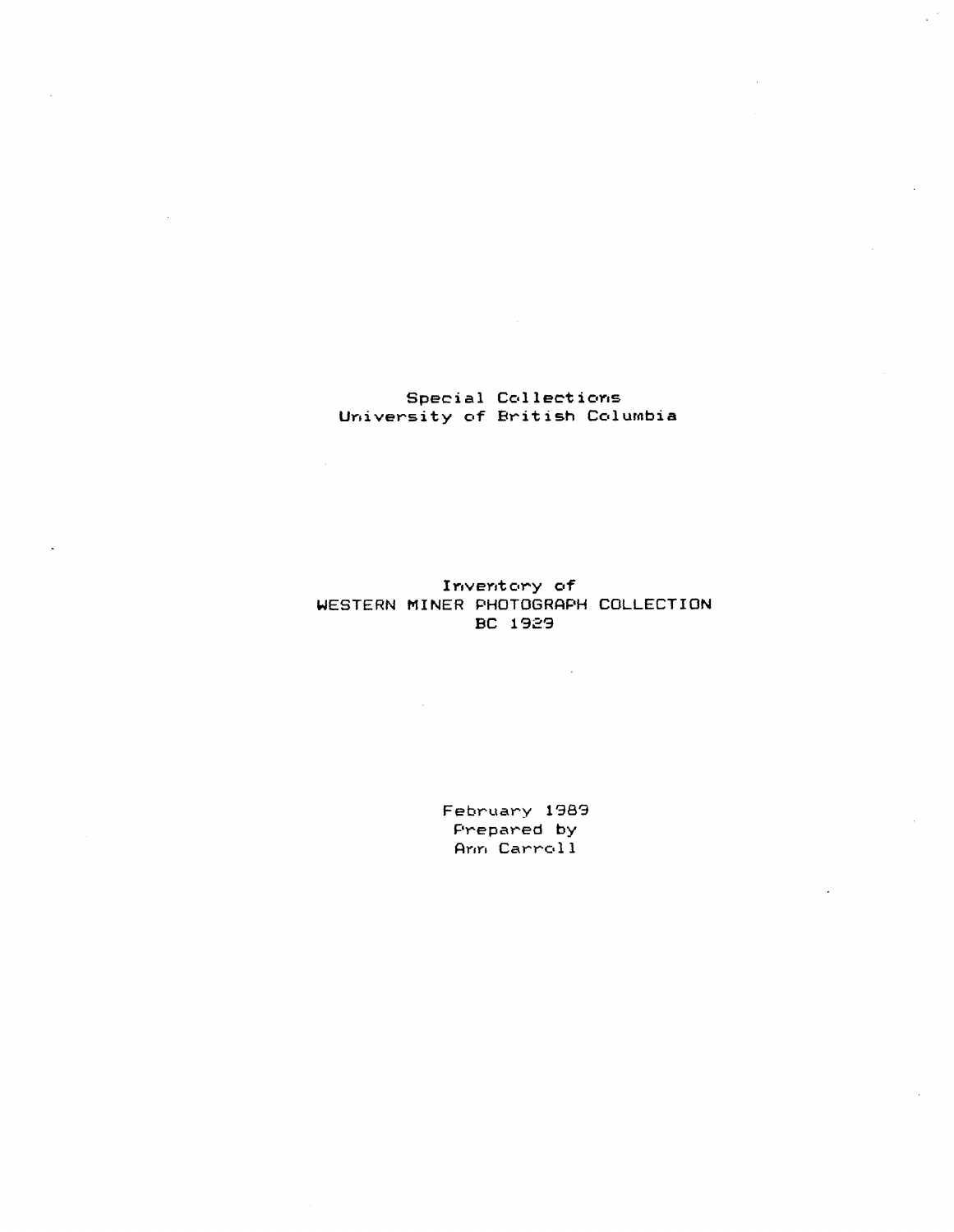### Introduction

This inventory describes the photograph files of Western Miner Magazine which were received by Special Collections in 1987 from the Britannia Beach Historical Society (B.C. Museum of<br>Minirul, No textual files accompanied these, records. This Mining). No textual files accompanied these collection complements other records dealing with mining held in Special Collections, UBC and described in <u>A\_Guide to Fishing.</u><br>Forestry & Mining Records in the Special Collections Division. the University of British Columbia.

<u>Biographical/historical Note</u><br>The <u>Westerr Miner</u> journal was first produced in the late 1920s as the <u>British Columbia Miner</u>. Gordon Black was the publisher and president of the company which produced the publication. For many years its editor was Mortimer Kaye Lamb. In 1939, C .H. Mitchell was made an editor and in 1946 became <sup>a</sup> partner of Black. In 1956, Norman Benson joined the partnership. He and Mitchell co-edited the magazine until its takeover by Northern Miner in 1974. Peter Bell then became editor.

The first issue, which appeared in May 1928, consisted of 44 pages with 26 pages of advertising. In January 1931 it changed its name to The Miner. In July 1944 the magazine was renamed Western Miner.

The journal which in the words of its editor was meant to be a "high-class journal" devoted to the mining industry in Western Canada, was mainly directed to those whose mining interests lay west of Manitoba, particularly within British Columbia, although copies could be found in most Canadian mining camps . It reported on discoveries, the mine labor situation, progress of the industry, any aspects of interest that dealt with the mining scene. The magazine carried commentary as well as messages from federal and provincial ministers of mines. In 1952, the journal took a leading part in crusading against the government's proposals to institute a taxation on the export of iron ore . More recently Western Miner on behalf of the metal mining industry has fought against an array of discriminating taxation and royalties introduced by government .

## Scope and content note

This collection consists of over  $10,000$  photographs of mines, mining activities and mining personnel collected for use in the Western Miner journal. They cover the period from the early 1900's to the 1980's. The bulk of the collection date from the 1950's to the end of the 1970's. The shotsinclude aerial views as well as pround level shots of mine site, buildings. townsites, mining, milling, smelting and other mineral processing operations. The photographs include exteriors and interiors of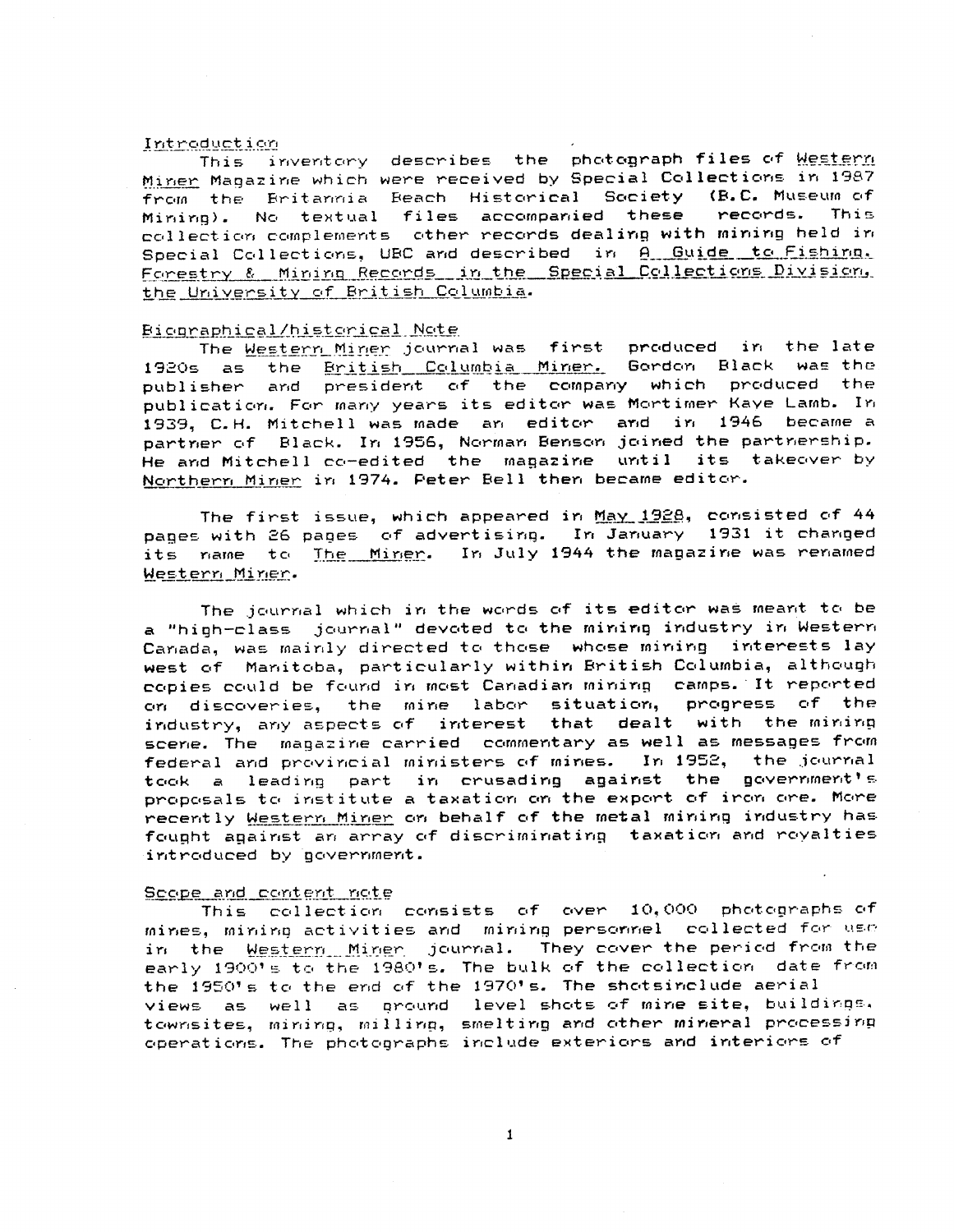mines and buildings, crews at work, and a collection of head and shoulder portraits of company executives, staff and Canadian politicians. Mining equipment is featured including excavators,<br>diamond drills, continuous miners, loaders, shuttle cars, diamond drills, continuous miners,<br>muckers, ore conveyors, and drilling muckers, ore conveyors, and drilling-rigs.-Mining-association<br>Conference photographs complete the collection. Many of-the conference photographs complete the collection. Many of-the<br>photographs in this collection appear in the pages of-the photographs in this collection appear in the pages journal .

The majority of the images are  $21 \times 26$  cm. black and white photoprints. There are also a number of  $13 \times 10$  cm. or smaller black and white photoprints and a few colored photoprints and phototransparencies. The negatives in the collection are almost exclusively for the post 1970 photographs.

A variety of photographers took these images. Those of note include: J.D. Bodington (Yellowknife), Feature Four Ltd. (Toronto), George Allen (Vancouver), Hans Giesen of B.C. Ltd. (Kelowna), George Hunter (Toronto), K. Wyatt (Peterboro), Herb & Nott (Toronto), Len Hillyard (Saskatchewan), William Kensit (Edmonton), W.F. Montgomery (Chase, B.C.), W.J. Moore Photo Co. (Vancouver), Studio Nicholson (Joliette, P.Q.), Vogue Studios (Nelson) and Williams Bros . Photographers Ltd, Vancouver .

#### Arrangement

This collection has been arranged according to its original order. There are five identifiable series: Mining 1900-1969, Head and Shoulders Photographs, Historical Photographs, Mining 1969-1983, and Mining Associations. The files within the series are arranged alphabetically. The negatives are filed in Box 24 of the collection. Several files of copy photoprints collected from other archives by <u>Western Miner</u> ha<mark>ve been kept as research files</mark><br>in Box 23. Information on various mining companies, which in Box 23. Information on various mining companies, accompanied these photographs, is filed alphabetically by name of the company in Box 25.

## Series description

## $MINING. 1900-1969 \text{Bokes} 1 - 13$

This series consists of  $21 \times 26$  cm. black and white photoprints or smaller, a few color photoprints and approximately 50 color phototransparencies depicting mines and mining operations in Canada, mostly in the west, between 1900 and 1969 . The bulk of the material dates between 1940 and 1960. Most of the photographs are identified giving location, activity and/or names of the people in the images . Many of the images do not bear the date of the photograph, but contain the date of the magazine issue in which they were used. These images consist of mostly professional photographers' work . Many are public relations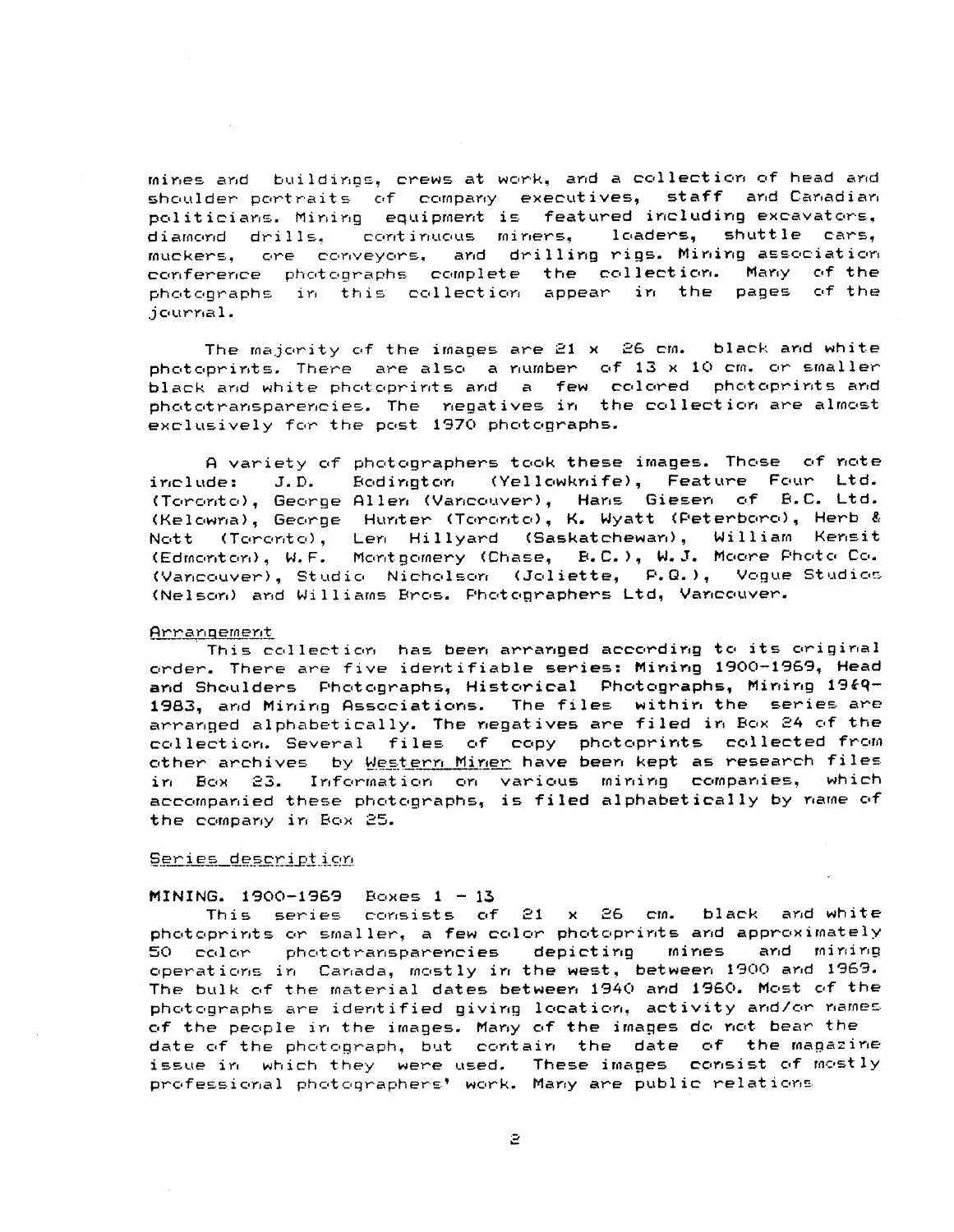images taken for mining companies. They consist of aerial views<br>and pround level shots of mines, buildings and surrounding ground level shots of mines, buildings and surrounding countryside. There are shots of interiors as well as exteriors of mines, images of crews at work, the equipment they used and a few personnel shots. The files are arranged alphabetically by name of company, type of mineral, name of country, province or territory and subject .

Box <sup>1</sup>

89C1929/1 "A" Miscellaneous

The photographs that have been identified to date include shots at the following locations: Adams Mine, Allan Potach Alwinsal potash mine, Anglo-Rouyn Mines, Avoca Mines surface plant .

BC1929/2 Air Transport

Includes shots of float planes, prop planes, helicopters, some company planes identified. The planes are photographed in flight, on the ground and on water.

# PC1929/3 Alaska

Identified shots include those taken at Alaska Gold Dredging Corp., Bear Creek; Healy River Coal Mine; Iliamna Lake; Mount McKinley; Paxson Lake; Richardson Trail; Spruce Creek and U.S. Smelting, Refining, & Mining Co.

# BC1929/4 Alberta - Excluding Oil and Coal

Identified shots include those taken at Alberta Salt Co. ; Athabaska Bituminous Sands; Columbia Icefield; Cronfrost<br>glacier; Fort McMurray; Lethbridge plant; Lindbergh block Lethbridge plant; Lindbergh block salt plant; McMurray salt plant; Mount Athabaska; Mount Eisenhouwer and Pyramid Mountain .

- PC1929/5 Alberta Gas Plant s
- PC1929/6 Alberta Research Counci <sup>l</sup> Tests being conducted.

BC1929/7 Alcan

Pox2

- PC1929/7 Alcan (cont . )
- BC1929/8 Algom Nordic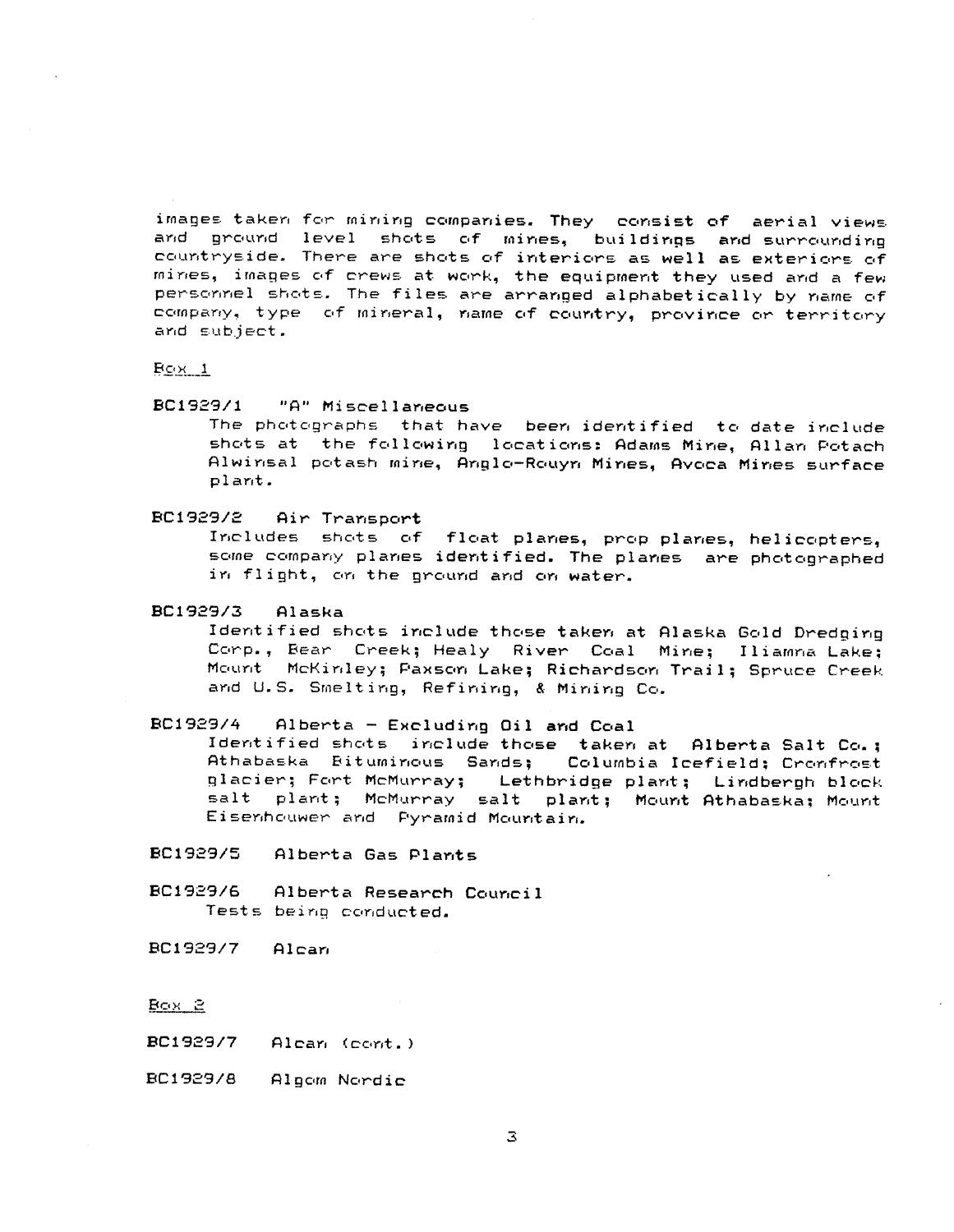poxEL

- BC1929/9 Algom Quirke
- BC1929/10 Algom Uranium Mines Ltd.
- BC1929/11 Algoma Properties
- BC1929/12 Anvil Mining Corporation
- BC1929/13 Asbestos Corporation
- BC1929/14 Atlin, Stickine, Portland, Peace River
- **BC1929/15 "B" Miscellaneou s** B.C. & Yukon Chamber of Mines group photo, Bicraft Uranium and Butte Lake.
- **BC1929/16 B .C. Department of Mine s**
- **BC1929/17 Benson Lake**

**Box3**

- BC1929/18 Bethlehem Copper Corporation
- BC1929/19 Boulder Creek Placer Mine
- BC1929/20 Bralorne Mines Limited
- BcI929/21 Brenda Mines

BC1929/22 British Columbia - Scenic Gems Photographs include scenics in the Cariboo, around<br>Cranbrook, Kitimat, Kootenay Lake, Peace River and the Cranbrook, Kitimat, Kootenay Lake, Stikine.

- **BC19 9/23 Brunswick Mining & Smeltin g**
- **BC1929/24 Brynnor Mines Ltd .**

BC1929/25 "C" Miscellaneous Includes Camp McKinney; Canadian Jamieson Mines; Canadian Johns-Manville Company Ltd.; Canadian Malartic G.M. Ltd.; Canadian Rock Salt Co., Pugwash, N.S.; Chapais; Churchill; Coast Copper; Coleman; Columbia River Mines; Condor Mines; Consolidated Durham Mines; Cottonwood House;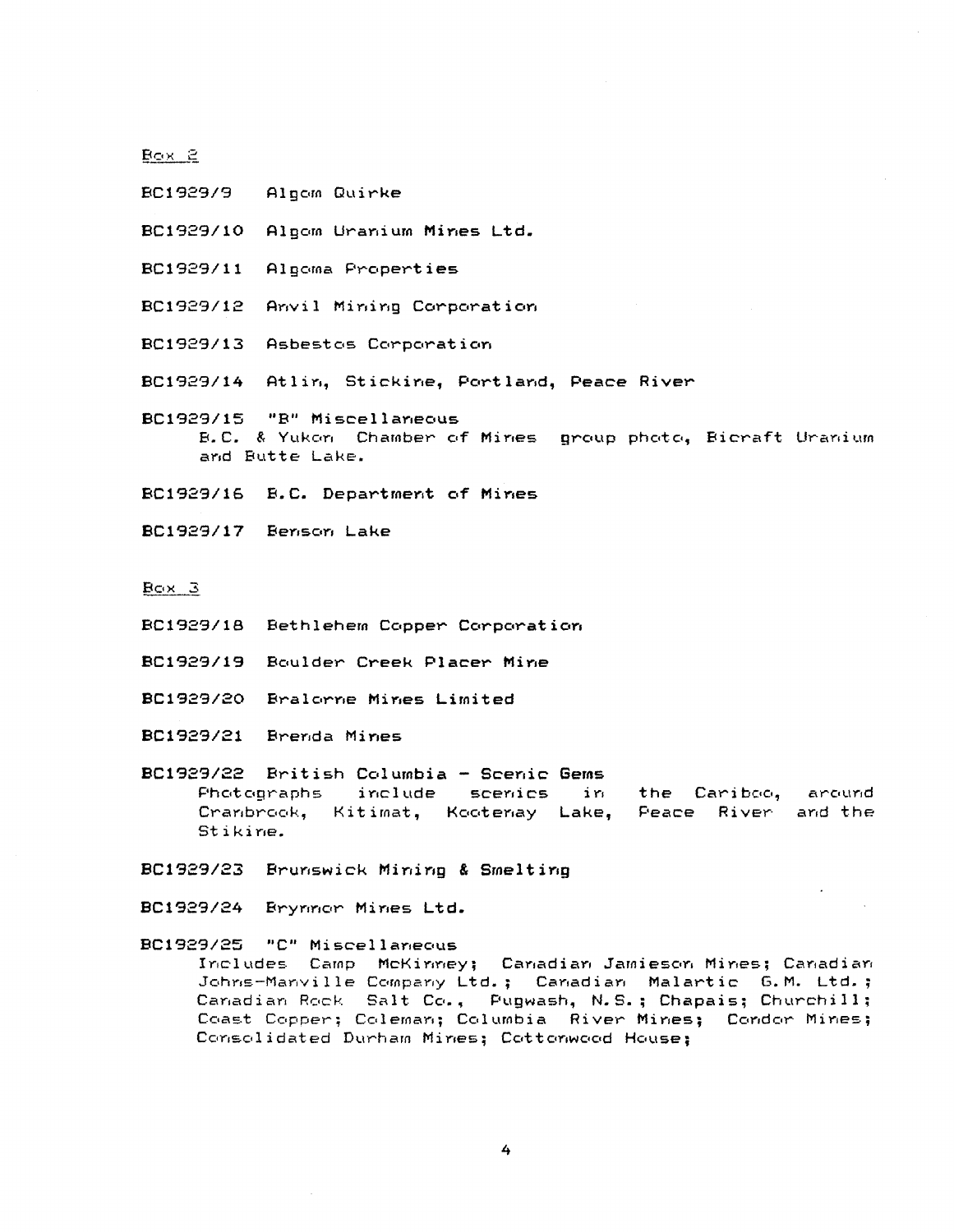$B\infty\times$  3

- BC1929/26 Campbell Chibougamou
- BC1929/27 Campbell Red Lake Mines Ltd.
- BC1929/28 Canada Tungsten
- BC1929/29 Canadian Exploration Ltd.
- BC1929/30 CAN-MET Expploration Ltd.
- BC1929/31 Cariboo Gold Quartz Mining Co. Ltd.

# $Bc \times 4$

- BC1929/32 Cassiar Asbestos Corp. Ltd.
- BC1929/33 Cassiar Copperfields Ltd.
- BC1929/34 Cities Includes Calgary, Edmonton, Meritt, Montreal, Saskatoon, Vancouver - UBC Campus, Victoria .
- BC1929/35 Coal Mining
- **BC1929/36 Cochenour-Willans Gold Mines Ltd .**
- BC1929/37 Consolidated Discovery Yellowknife Mines Ltd.
- BC1929/38 Consolidated Mining & Smelting Company of Canada Ltd.
- BC1929/39 Consolidted Nicholson Mines Ltd.
- **BC1929/40 Consolidated Woodgreen Ltd .**
- BC1929/41 Copper Rand Chibougamou Mines Ltd.
- BC1929/42 Cowichan Copper Company Ltd.

## $B \sim 5$

- BC1929/43 Craigmont Mines
- BC1929/44 Crest Explorations

BC1929/45 "D" Miscellaneous Includes Dawson City, Dundee Mines and Duval Corporation.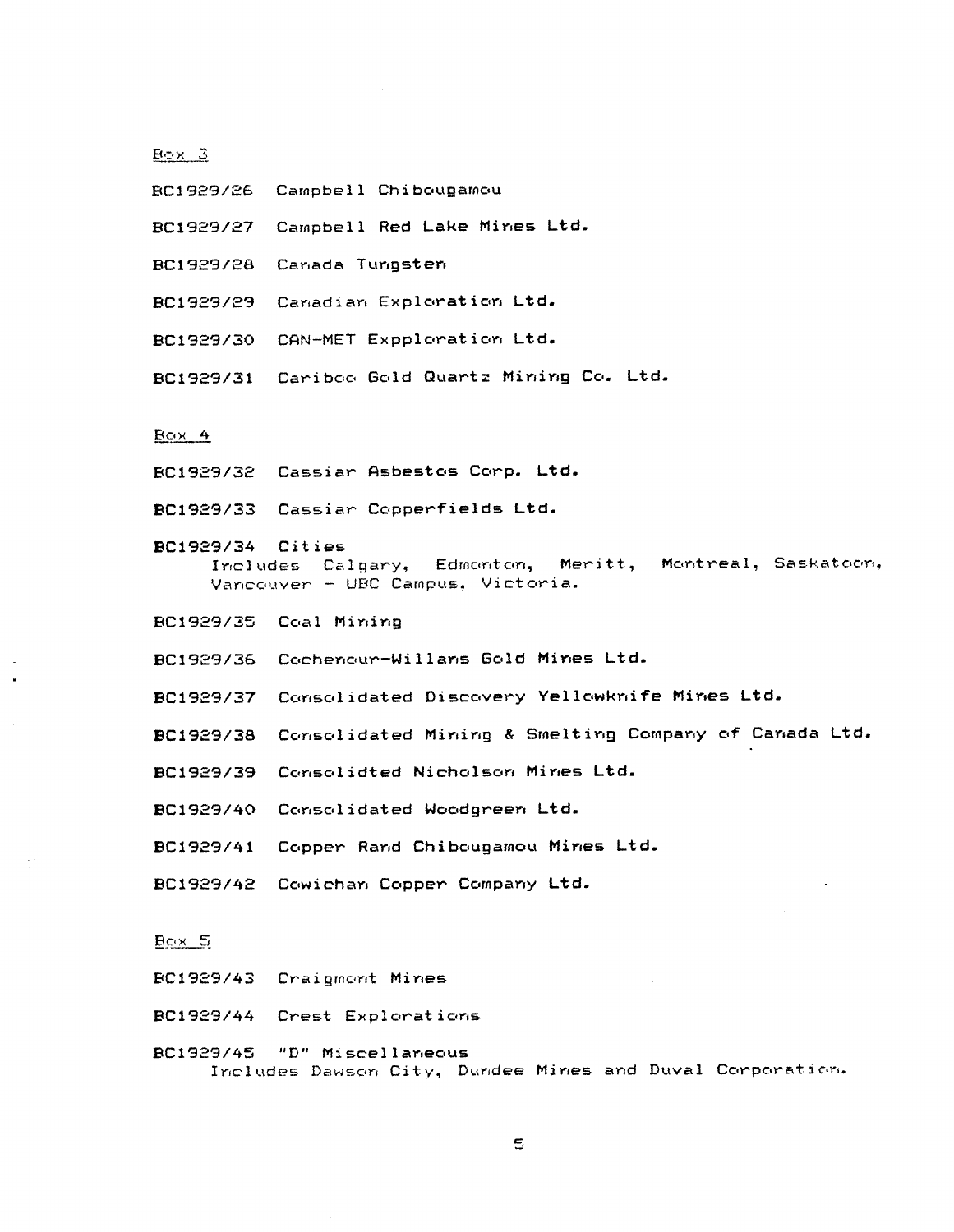BC1929/46 Deer Horn Mines Ltd.

BC1929/47 Denison Mines Ltd.

BC1929/48 Department of Mines and Technical Survey s Office building in Ottawa.

BC1929/49 Dickensen Mines Ltd.

BC1929150 Dolly Varden Mines

BC1929/51 "E" Miscellaneous Includes shots of East Coast Smelting & Chemical, Echo Bay and Echo Bay campsite.

**BC1929/52 Ecstall Mining**

**BC1929/53 Eldorado Mining Co . Ltd .**

**D9C1929/54 Empire Developmen <sup>t</sup>**

**29C1929/55 Endako Mines Ltd .**

BC1929/56 Estella Mines

BC1929/57 Exploration - Genera <sup>l</sup>

89C1929/58 "F" Miscellaneou s Includes shots of Fording Coal Ltd., B.C.

BC1929/59 Falconbridge Mines Ltd.

Box<sub>6</sub>

BC1929/60 Faraday Uranium Mines Ltd.

BC1929/61 "G" Miscellaneous Includes shots of Gaspe Copper integrated mine, mill and smelter operations, Georgia Pacific's gypsum operations, Griffith Mines, Bruce Lake and a jumbo drill in operation.

BC1929/62 Geco Mines Ltd.

. BC1929/63 Giant Mascot Mines Ltd .

BC1929/64 Giant Nickel Mines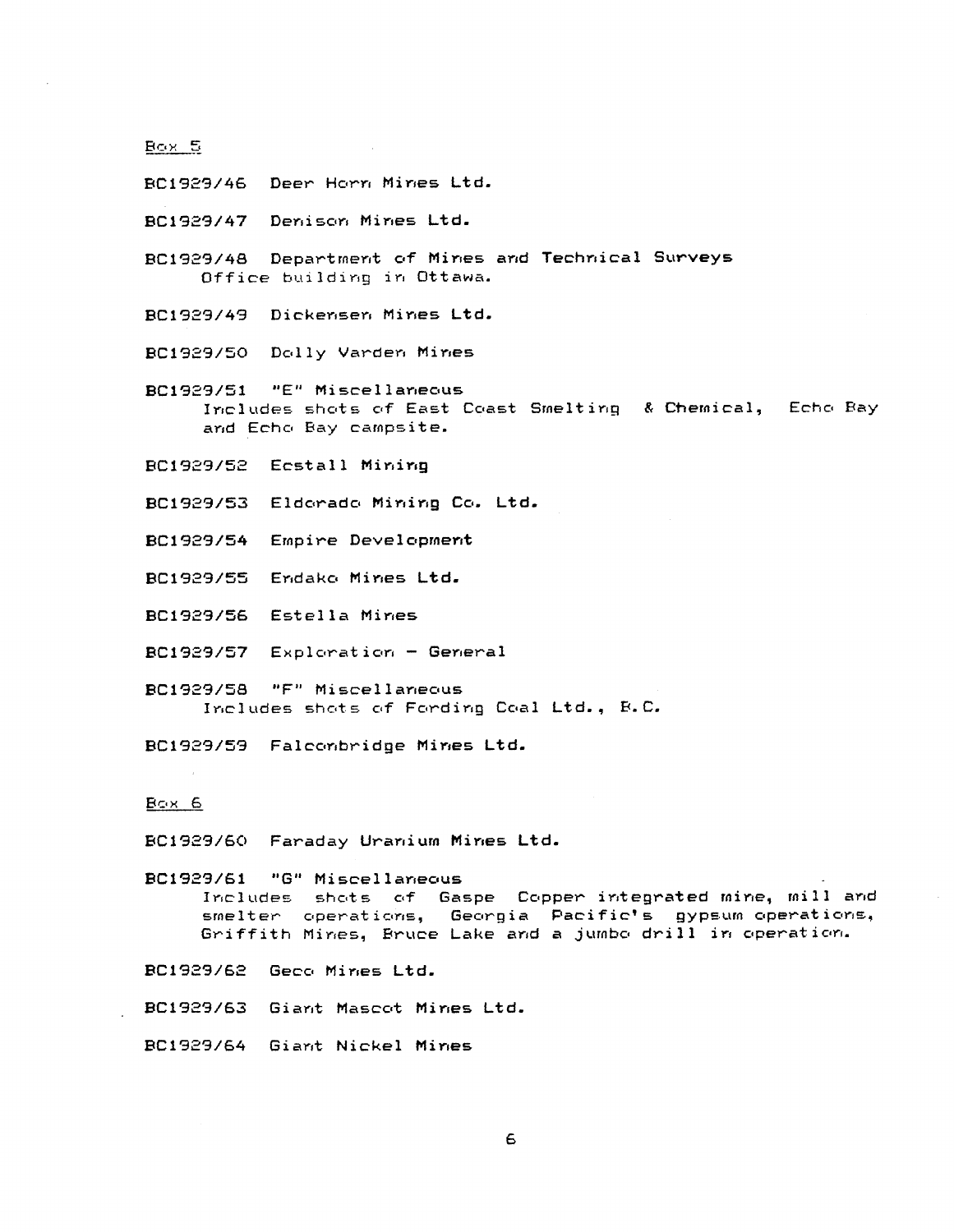## Box<sub>6</sub>

- BC1929/65 Giant 500 Mine
- **BC1929/66 Giant Yellowknife Gold Mines Ltd .**
- **BC1929/67 Gibraltar Mines Ltd .**
- BC1929/68 Granby Consolidated Mining, Smelting & Power Co. Ltd.
- BC1929/69 Granduc Mines Ltd.
- BC1929/70 Granisle Copper Limited
- BC1929/71 Great Canadian Oil Sands

## Box7

BC1929/72 Gunnar Mines Ltd.

**BC1929/73 "H" Miscellaneou s** Includes shots of Hart River Mines, Heath Steel Mill, Hadley Amalgamated Mines, Highmont, Hilton Mine, and Nixon Placers Inc.

- BC1929/74 Highland-Bell Ltd.
- D9C1929/75 Hogarth Mine
- BC1929/76 Howe Sound Company
- BC1929/77 Hudson Bay Mining and Smelting Co. Ltd.
- BC1929/78 "I" Miscellaneous Shots identified are at Interprovincial Steel Corp. Ltd., Regina .
- BC1929/79 Industrial Minerals Shots identified include the following: barite quarry;<br>Canadian chemical plant; gas absorbing plant. Devon, absorbing plant, Alberta; L'ilgard plant; limestone quarry near Cobble Hill; Royalite Propane; salt plant; silica quarry; strip mining terrain, Grassy Mountain, Blairmore, Alberta.
- BC1929/80 International Chemical and Mineral <sup>s</sup>
- BC1929/81 International Iron Mines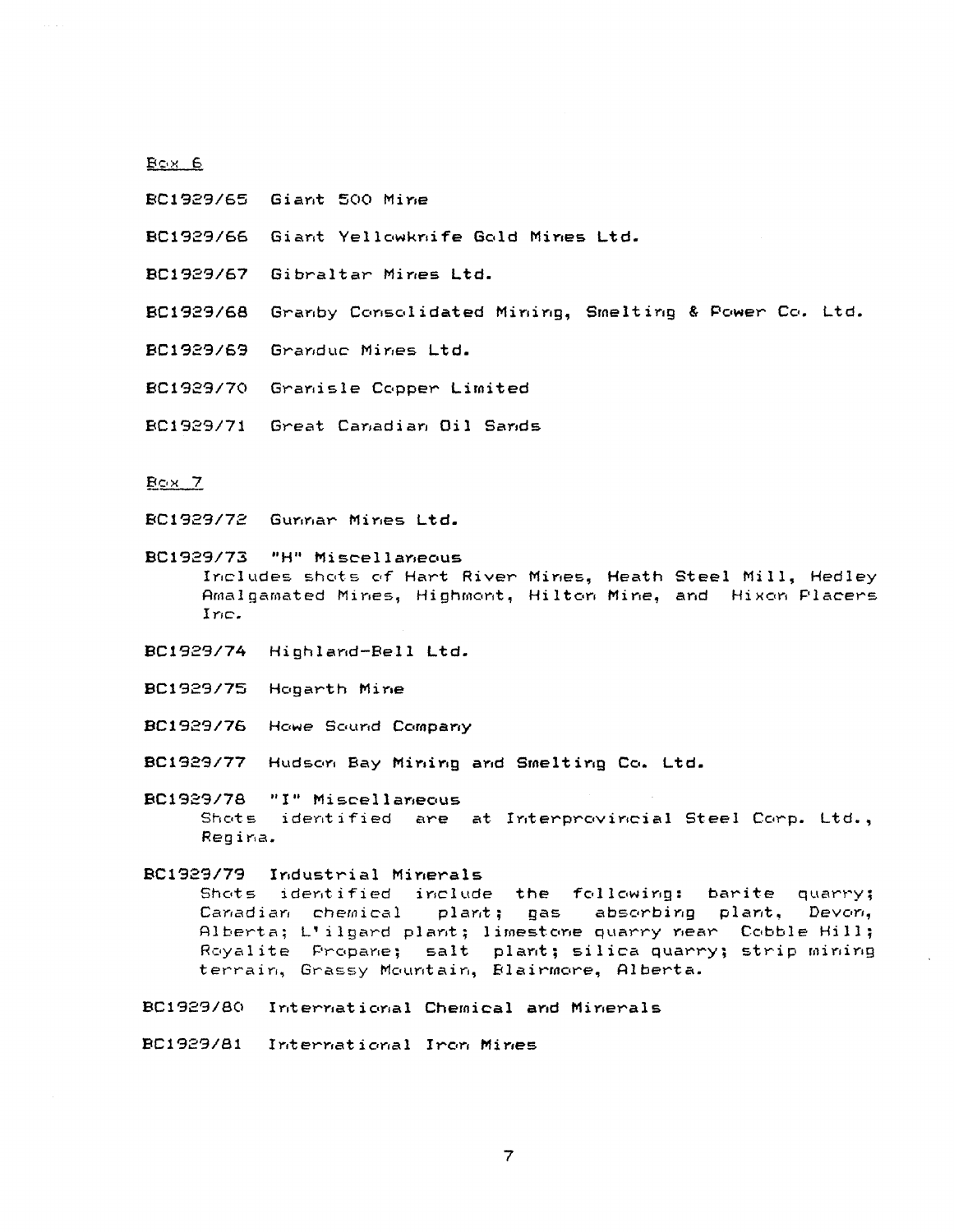$E \circ x$  7

BC1929/82 International Nickel Company of Canada Ltd.

BC1929/83 Irish Copper Mines Ltd.

**BC1929/84 Iron Ore Co . of Canad a**

BC1929y85 Island Copper

BC1929/86 "J" Miscellaneous Shots identified include the following locations: Jeffrey open pit mine; Jones and Laughlin Steel Corporation crusher building in northern Ontario; Shell Oil sulphur plant jumping pond .

BC1929/87 Jedway Iron Mines

BC1 g29/88 Kaiser Resources

**BC1929/8S Kalium Chemicals Ltd .**

BC1929/90 Kam-Kotia Porcupine Mines Ltd.

Box 8

BC1929/91 Kemano Power House

**BC1929/92 Kennco Explorations Western Ltd .**

**89C1929/93 Kerr-Addison Mines Ltd .**

BC1929/94 King Resources

BC1929/95 Kirkland Minerals Corp. Ltd.

BC1929/96 Klondike Gold

#### BC1929/97 "L" Miscellaneous

Shots identified include the following locations: Lac<br>Dufault, P.O.: Lake Cinch uranium mine, northern Lake Cinch uranium mine, northern Saskatchewan; Lake Shore Mines of Kirkland Lake; Lamaque Gold Mines Ltd.; Luscar; Mines Madeleine and Malartic Mines diamond drill in northwestern P.O.

BC1929/98 Labrador

4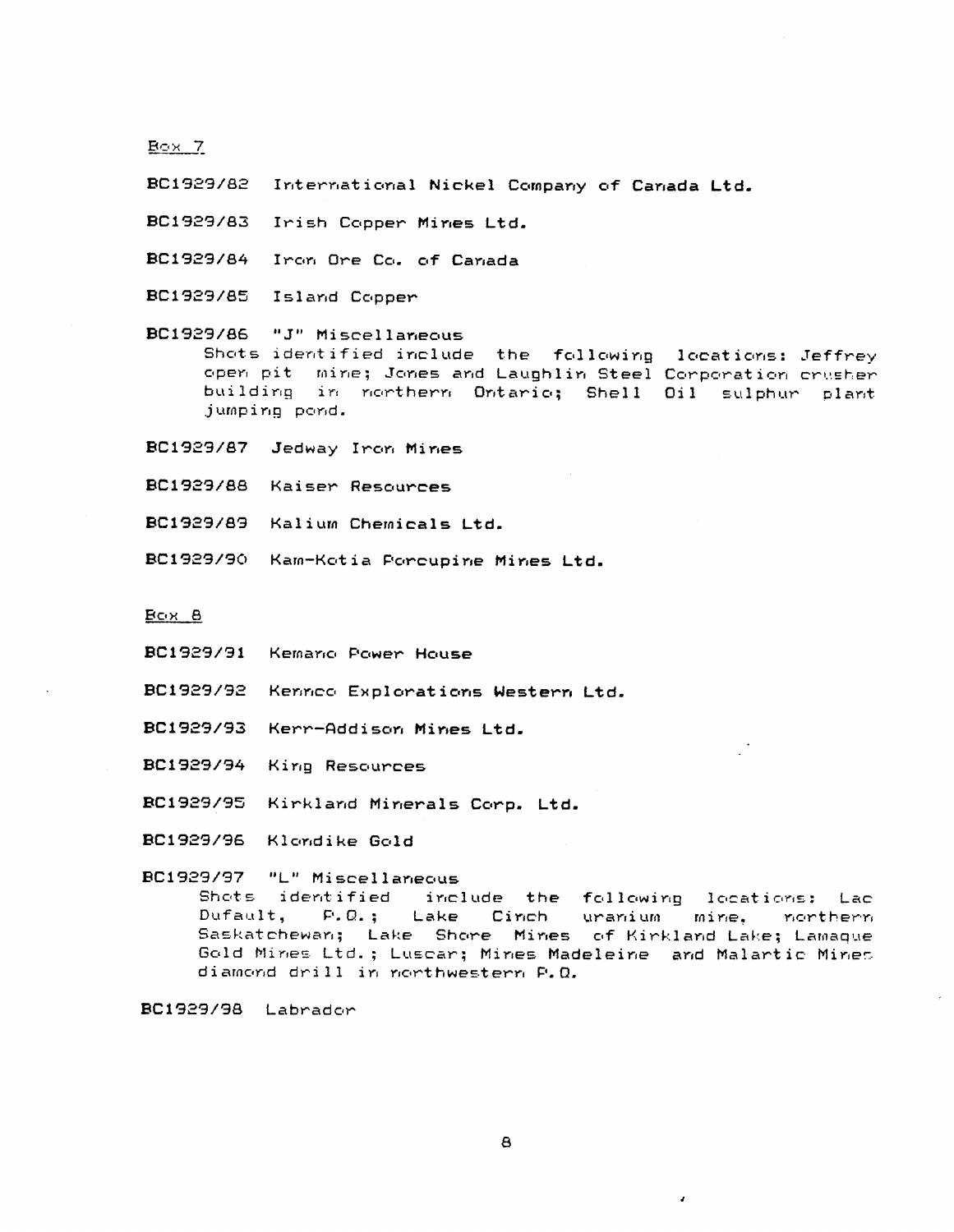BC1929/99 Lake Nordic Mines Co.

BC1929/100 Lorado Uranium Mines Ltd.

BC1929/101 Lorne <sup>x</sup>

BC1929/102 Lowphos Ore Ltd.

BC1929/103 "M" Miscellaneous Shots identified include Magmart plant, Missouri; Mina Matilde Corporation.

BC1929/104 Macassa Mines Ltd.

BC1929/105 McIntyre Porcupine Mines Ltd.

BC1929/106 Mackeno Mines Ltd.

BC1929/107 MacKenzie Red Lake Mines Ltd.

BC1929/108 Madsen Red Lake Mines Ltd.

BC1929/109 Manitoba Angelo refinery; Churchill; Granville Falls,; Flin Flon mine shafts; Herb Lake; Lanomaly, Eldon Lake; Lithium Corporation of Canada Ltd. mine site; Montgary Explorations Ltd., Bernice Lake head frame and mine building; Sherridan Townsite; Tyndall Quarry and winter freighting.

BC1929/110 Maritimes Mining Corp. Ltd.

BC1929/111 Mastodon Mining Camp

BC1929/112 Matagami Lake Mines Ltd.

**BC1929 <sup>y</sup> 113 Mines de Poirier**

BC1929/114 Mining Communitie <sup>s</sup>

BC1929/115 Mount Washington Copper Cumberland Mine

BC1929/116 Munro Mines Ltd.

BC1929/117 Mystery Lake Exploration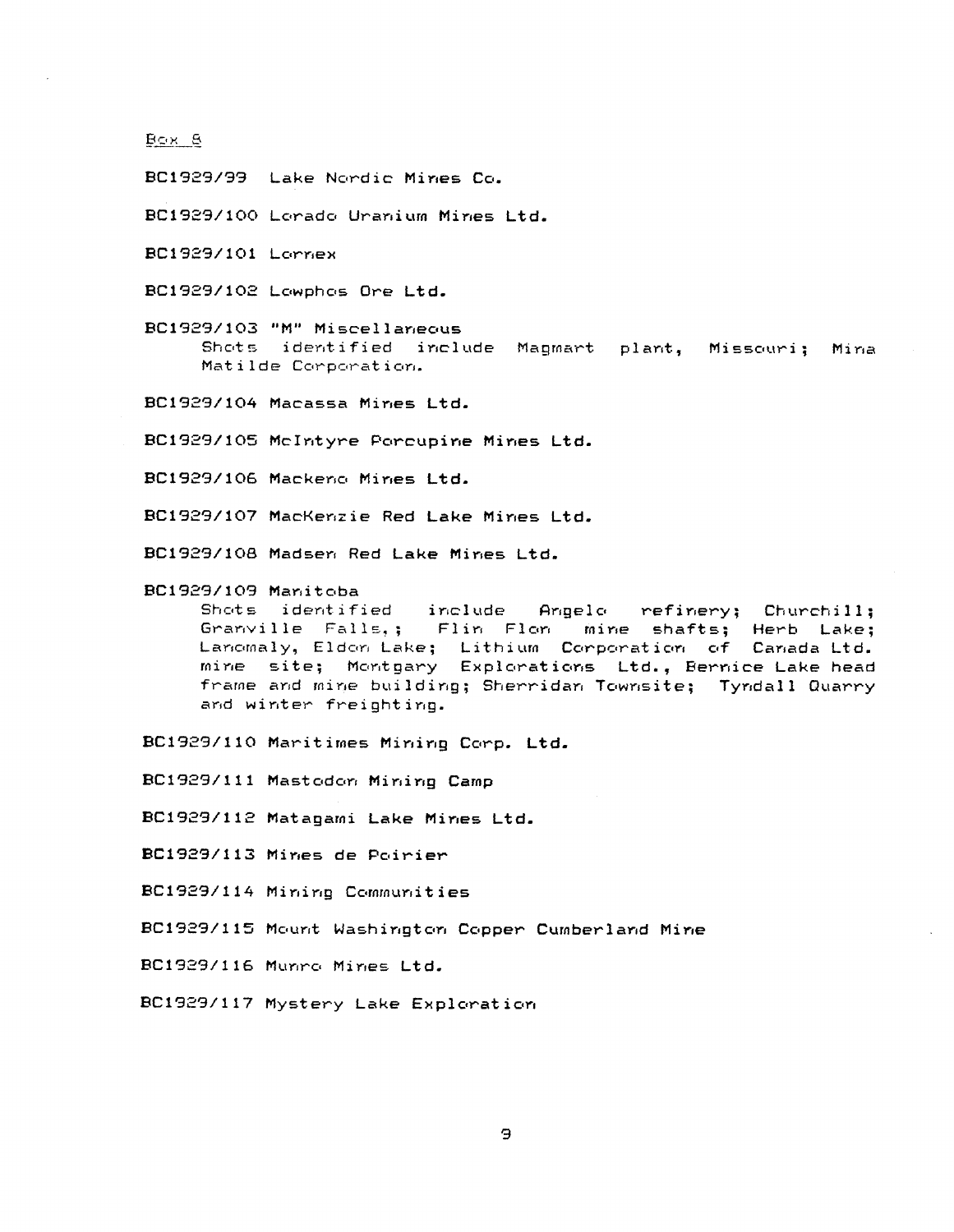$B\infty$   $8$ 

BC1929/118 "N" Miscellaneous

Shots identified include Nicholson Mines ; Nickel Plate Mine Northgate; North Rankin Concentrator and Wabana Mine, Newfoundland .

BC1929/119 Negus Gold Mines Ltd.

BCI929/120 Nesbitt-Labine Uranium Mines Ltd .

BC1929/121 New Brunswick Shots identified include Brunswick Mining and Smetling<br>Corp.: Brunswick-Tin-Mine, Sullivan Quarry: Canada-Cement Corp.; Brunswick Tin Mine, Sullivan Quarry; Co. Ltd. plant at Havelock; Consolidated Mining and Smelting and Heath Steele Mines Ltd.

**BC1929/122 New Hosco Mines Ltd .**

Box9

BC1929/123 New Imperial Mines

BC1929/124 Niagedoo

BC1929/125 Nimpkish Iron Mines

BC1929/126 Noranda Mine

BC1929/127 Northspan Uranium Mines Ltd.

BC1929/128 Northwest Territories

Shots identified include Consolidated Mines; Discovery Mine; Giant Yellowknife; Melville Island winter harbour; Negus gold mine; Nordic; Pine Point; Port Radium; Ptarmigan Mines; Quirks; Slave Lake gold mine; Rayrock Mines Ltd.; Taltheilie Narrows ; Thompson Lundmark gold mines and various scenics .

#### BC1929/129 Nova Scotia Department of Mines

Shots identified include Canada Cement Company, Brookfield, Colchester Co.; Folly Lake; Georgia Pacific Corp. River Denys gypsum; Little Narrows Gypsum Co.; Marble Mountain marble quarry; National Gypsum Co., Milford; Nova Scotia Sand & Gravel Ltd., at Shubenacadie; Pugwash harbour and salt mine and gypsum carrier on Strait of Canso.

BC1929/130 Oi <sup>l</sup>

Shots focus on mining operations and personnel, refineries and prospecting as well as on the mineral itself.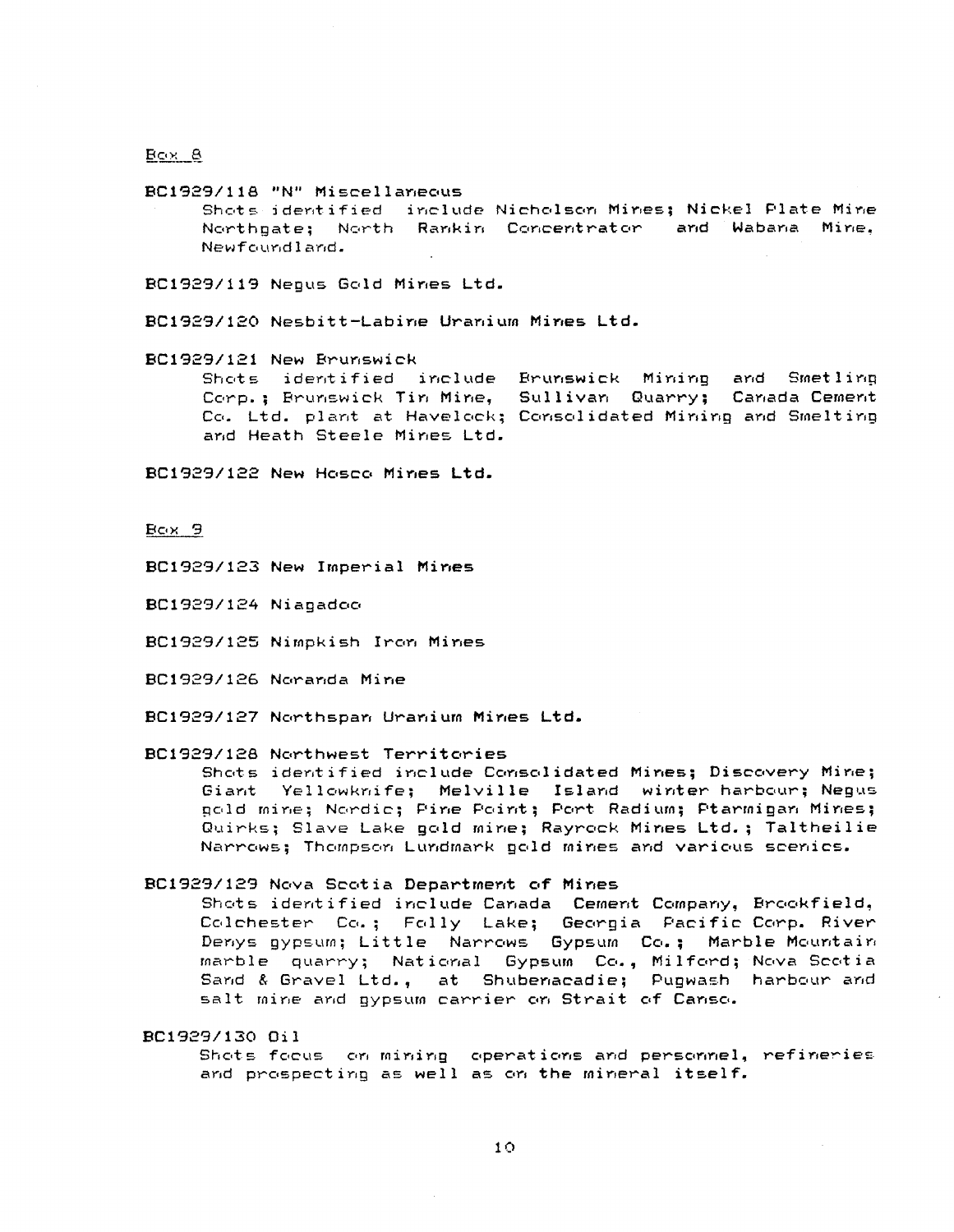BC1929/131 Ontari o Shots identified include Munro Mine.

BC1929/132 Ontario: Excluding Uranium Shots identified include Creighton Mine and Mill: Frood Mine, Sudbury; Hardy Mine surface plant; Inco smelter; Noranda plant ; Port Arthur docks and Wright Hargreaves.

BC1929/133 Ontario: Uranium

BC1929/134 Orecan Mines Ltd.

BC1929/135 Ottawa Silver

**BC1929/136 "P" Miscellaneou s** Shots identified include Patino; P.C.A. Saskatoon; Peace River Dam; Pleasant Camp, B.C.; Portage Mountian project; Premier Mine, (Feb. 1924) and Pure Silon.

BC1929/137 Panel Consolidated

BC1929/138 Parliament Buildings Parliament Buildings at Edmonton, Ottawa, Regina and Victoria .

BC1929/139 Peace River Power

BC192S/140 Peso Silver

BC1929/141 Phoenix Copper Co.

BC1929/142 Pinchi Lake Mercury

BC1929/143 Pioneer Gold Mines of B.C. Limited

BC1929/144 Placer Mining Shots identified include hydraulicking in the Cariboo; Greenwood; Majana Placers; dredging on the Similkameen River and the Willow River.

BC1929/145 Potash Co. of America

BC1929/146 Pronto Uranium Mines Ltd.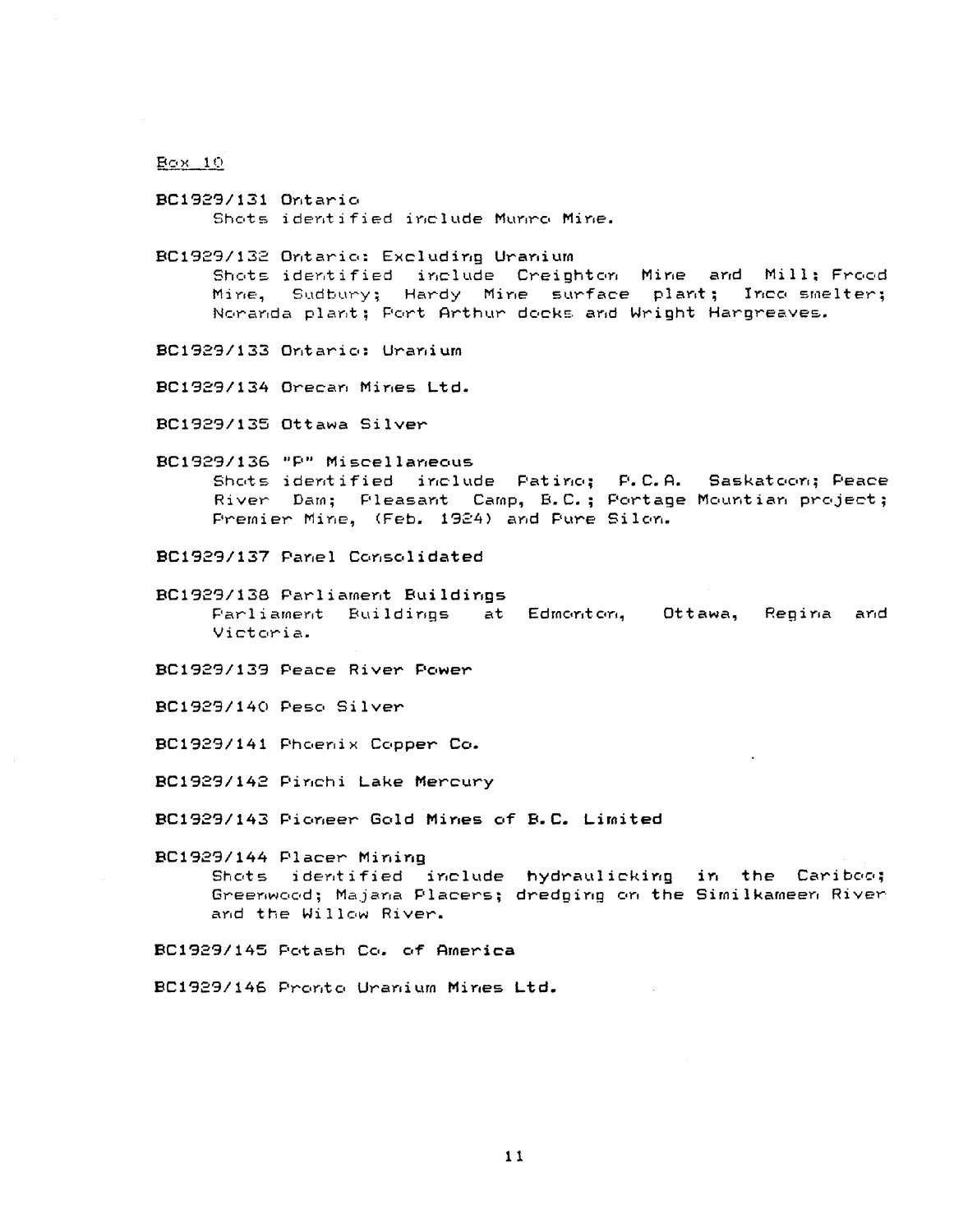$B$ OX 10

BC1929/147 Prospecting

Shots identified include those taken in the 1920s as well as later at Atlin Lake; Athabaska; Beach Lake; Bewthlehem; Bridge River; Cassiar; Craigmont; Endako; Gibraltar; Granisle; Homathko; Portland Canal; Roxey River; Sheba Mountain; Taylor Pass; United Keno Hill and Wesfrob.

BC1929/148 Quebec

Shots identified include the following: Ascot Metals Corp.;<br>Canadian : Johns : Manville; : Hart-Jaune : hydroelectric Canadian Johns Manville; Hart-Jaune hydroelectric development; Jeffrey Mine; Lac Jeannine; Lamarque gold mines; Mines de Poirier; Port Cartier harbour; Quebec Cartier Mining Co.; Quebec Iron & Titanium Corp.; Quebec Metall Industry Ltd.; St. Lawrence Columbium & Metals Corp.; Sept-Iles; United Asbestos and Weedon Pyrite.

BC1929/149 "R" Miscellaneou s Shots identified include Reco Silver and Rio Tinte .

Box 11

BC1929/150 Rankin Mine

BC1929/151 Rayrock Mines Ltd.

- BC1929/152 Red Mountain Mines Ltd.
- BC1929/153 Reeves MacDonald Mines Ltd.
- 89C1929/154 Rio A1gom Mines
- **BC1929/155 Rix Athabasca Uranium Ltd .**

**BC1929/156 °S" Miscellaneou s** Shots identified include Sherman Mine, Temagami, P.Q.; Stall Lakes mines; Sullivan Consolidated Mines Ltd. and personnel; Surf Inlet, B.C. gold mines and Surluga Gold Mines.

BC1929/157 Salmon Gold Mine

BC1929/158 San Antonio Mine

BC1929/159 Saskatchewan

Shots identified include those taken in the 1940s on. They<br>feature the following: Beaverlodge; British American feature the following: Beaverlodge; refinery at Moose Jaw; Chaplin Plant, Claybank; Cindercrete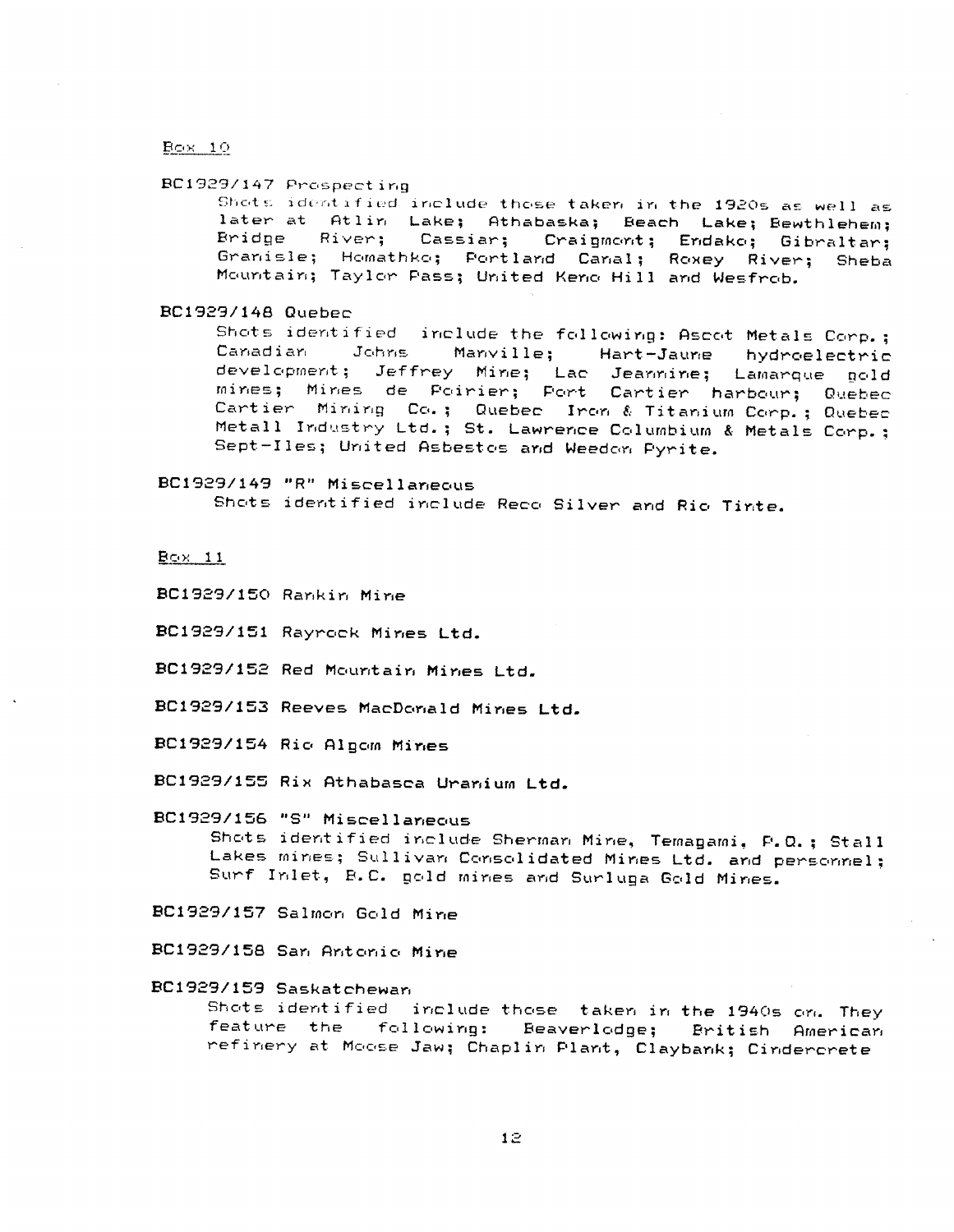#### BC1929/159 Saskatchewan (cont . )

Products Ltd., Ipsco melt shops; Light Aggregate-Sask. (Ltd.); Ormiston Mining and Manufacturing Limited, Ormiston; Rayrock: Saskatoon; Uranium City and Webster nuclear mine, Hanson Lake .

BC1929/159 Saskatchewan

Shots identified include those taken in the 1940s on. They<br>feature the following: Beaverlodge; British American following: Beaverlodge; British American refinery at Moose Jaw; Chaplin Plant, Claybank; Cindercrete Products Ltd., Ipsco melt shops; Light Aggregate-Sask. (Ltd.); Ormiston Mining and Manufacturing Limited, Ormiston; Rayrock; Saskatoon; Uranium City and Webster nuclear mine, Hanson Lake .

## BC1929/160 Saskatchewan Potash

BC1929/161 Scenic Views Chiefly Bella Coola. Photos by Clifford R. Kopas.

BC1929/162 Sheep Creek Mines Ltd.

BC1929/163 Sherritt Gordon Mines Ltd.

BC1929/164 Silver Standard Mines Limited .

BC1929/165 Similkameen Mining Co. Ltd.

 $Box 12$ 

**BC1929/166 Spanish American Mines Ltd .**

**BC1929 <sup>y</sup> 167 Stanleigh Mines Limite d**

**D9C1929/168 Stanrock Mines Ltd .**

**BC1929/169 Starrett Olsen**

BC1929/170 Steep Rock Iron Mines Ltd.

BC1929/171 Stikine Mines Ltd.

BC1929/172 Sylvanite Gold Mines Ltd.

BC1929/173 Sylvite of Canada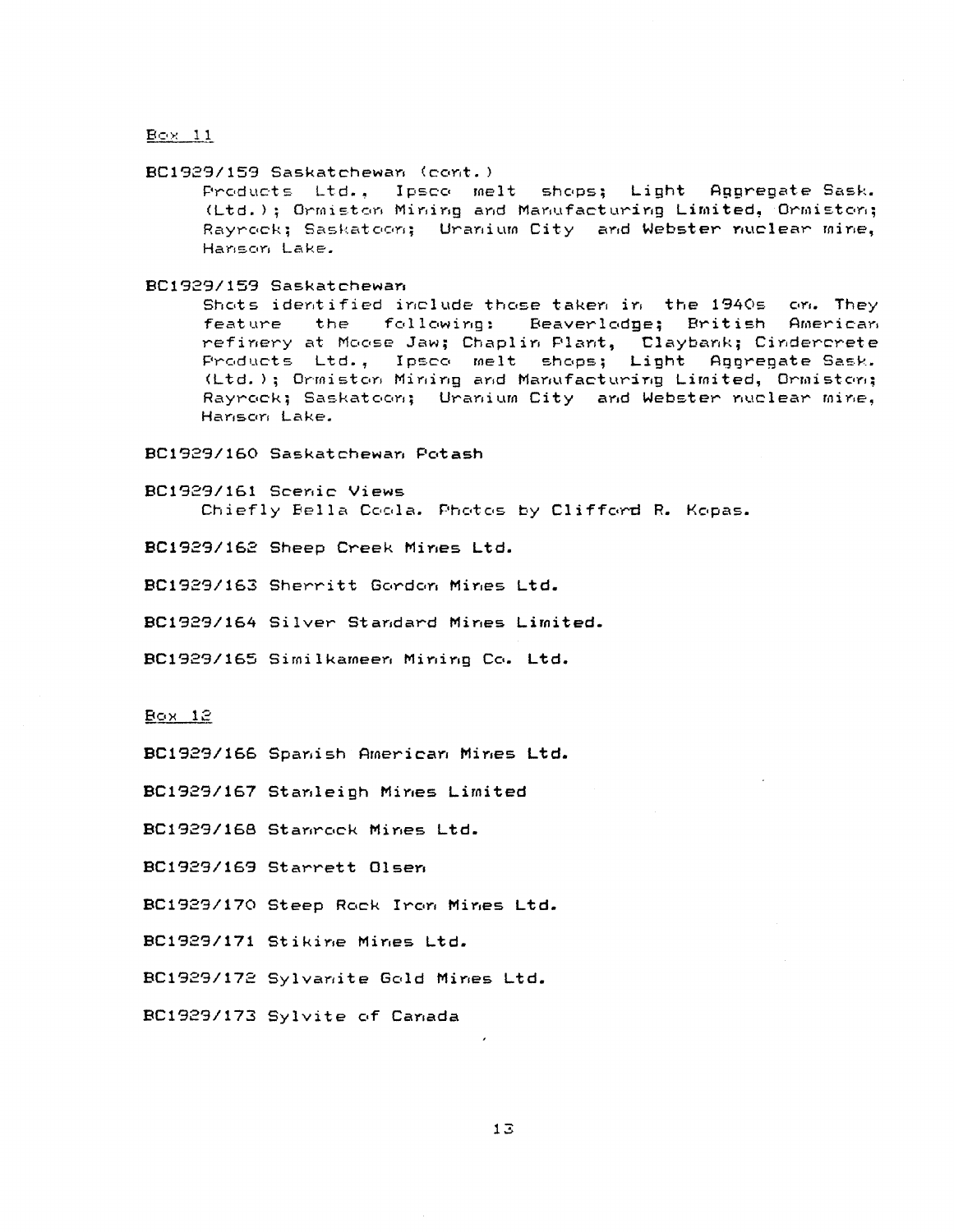$B<sub>ox</sub>$   $12$ 

BC1929/174 "T" Miscellaneous Shots identified include Tantalum Mining Corporation of Canada Bernice Lake Mine Terra Mine: Texas Gulf and Thompson Mine .

- BC1929/175 Taiga Mines Ltd.
- BC1929/176 Taku (Polaris) Mines Ltd.
- BC1929/177 Texada Mines Ltd.
- BC1929/178 Thetford Mines Ltd.
- BC1929/179 Torbritt Mines Ltd.
- BC1929/180 Tundra Mines Ltd.

BC1929/181 United Keno Hill Mines Ltd.

BC1929/182 U.S. Borax

BC1929/183 Utica Mines Ltd.

- BC1929/184 "V" Miscellaneous Shots identified include Valumines Inc. and Victoria, B.C.
- BC1929/1B5 Vancouver
- 0C1929/18G "W" Miscellaneous Shots identified include Wabush Mines and Wabush; Western Gypsum; Whitehorse Copper Mine; Windermere Quarry; Windpass Mine (photos by W.F. Montgomery) and Wontern Nuclear.

# $B$ ox 13

BC1929/187 Wesfrob Mines Ltd.

BC1929/188 West Coast Trsmission Co. Ltd.

BC1929/189 Western Mines Ltd.

BC1929/190 White Pass & Yukon Route

BC1929/191 Wingdam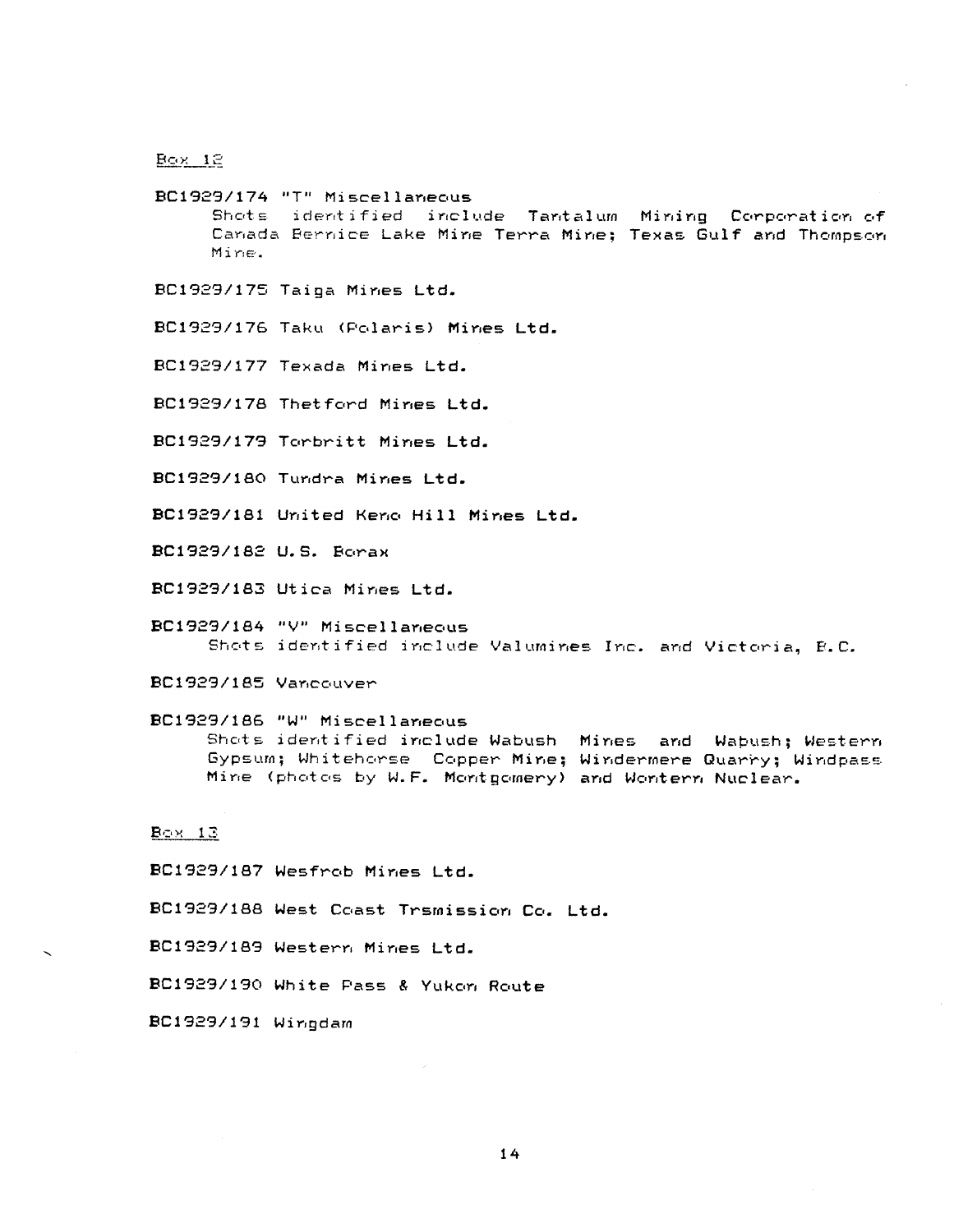$B<sub>2</sub> \times 13$ 

# BC1929/192 "Y" Miscellaneous

Shots identified include Yukon Historical Society MacBride Museum .

# BC1929/193 Yellowknife

Identified photographs include shots of Yellowknife (some in the 1940s) as well as mines in the vicinity.

# BC1929/194 Yukon

Shots identified include gold mining; placer mining; Ross River Development; United Keno Hill Mines Ltd.; White Horse and Yukon and B.C. Chamber of Mines group photo (1944).

BC1929/195 Yukon Consolidated Gold Corp.

## **BC1929/196 "Z" Miscellaneou s**

Shots identified include Zenmae Metal Mines and Zenith Mines .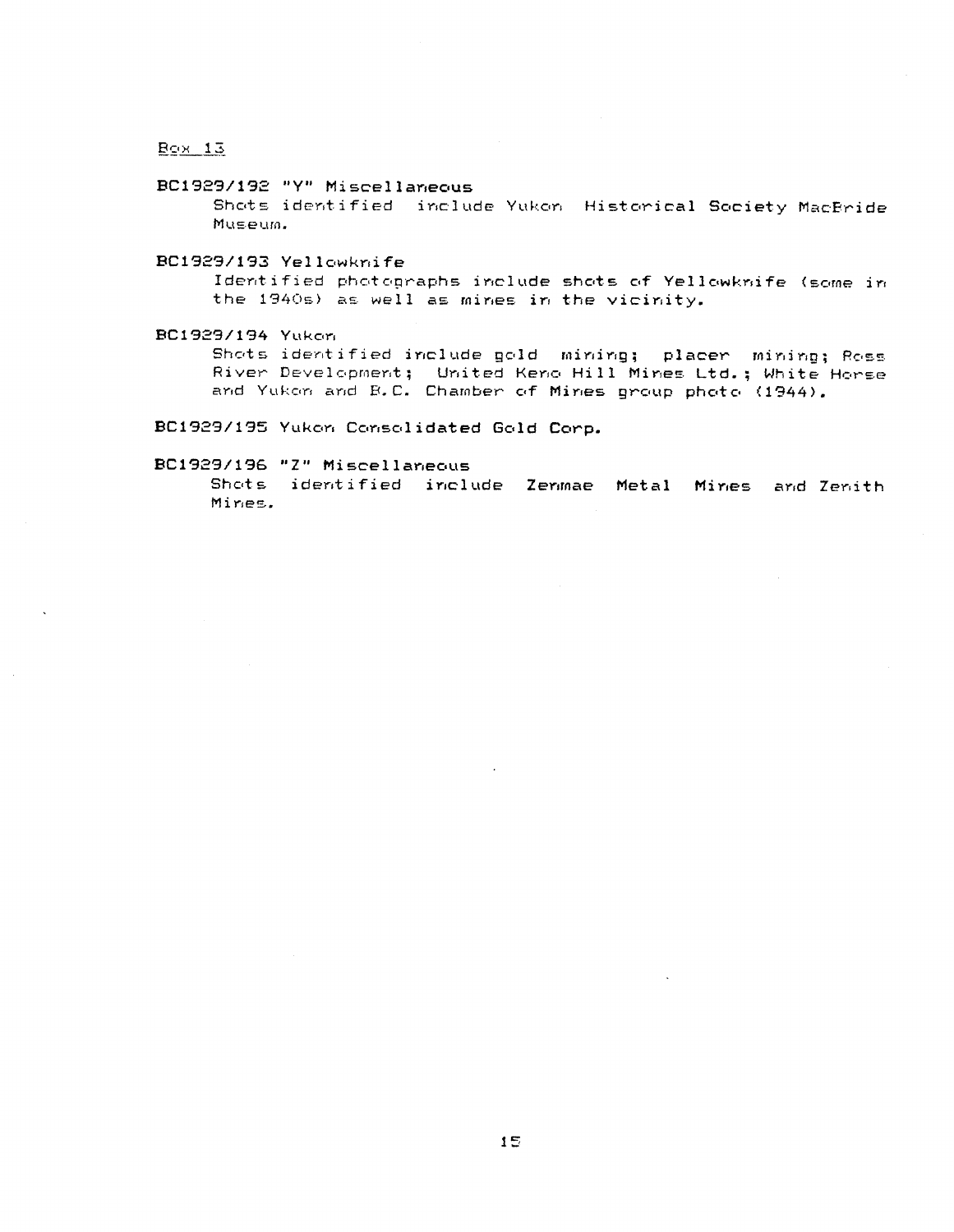HEAD AND SHOULDERS PHOTOGRAPHS . 1960-1980 *Box 13-1 <sup>7</sup>*

This, series, consists of over 1000 black and white stuido portrait photoprints of mining company executives and staff, miners and politicians taken mainly in the 1960s and 1970s. There are a few earlier shots as well. The majority of the images measure  $10 \times 13$  cm. All of the photoprints are identified but very few are dated. There are no negatives for this series. The photoprints are arranged alphabetically in folders as follows:

 $Bc(x - 12)$ 

BC1929/197 Head and shoulders Pix "A"

 $E$ <sub>C</sub> $\times$  14

ł

| BC1929/198 Head and shoulders Pix |                  |    |    |                  | "P"         |
|-----------------------------------|------------------|----|----|------------------|-------------|
| 7199                              | ,,               | н  | ., | ,,               | "C"         |
| 7200                              | ,,               | ,, | 88 | 11               | "D"         |
| 7201                              | $\bullet\bullet$ | ., | ., | $\bullet\bullet$ | $n \in n$   |
| 7202                              | $\bullet\bullet$ | ,, | ., | ,,               | $n \in n$   |
| 7203                              | ,,               | ,, | ,, | ,,               | "G"         |
| 1204                              | $\bullet$        |    |    | ,,               | "H"         |
| 7205                              | $\bullet\bullet$ | ,, | ,, | ,,               | $P$ $T$ $P$ |
|                                   |                  |    |    |                  |             |

 $B<sub>C</sub> \times 15$ 

| BC1929/206 Head and shoulders Pix |                  |                  |                             |                  | $H_{\text{H}}$ |
|-----------------------------------|------------------|------------------|-----------------------------|------------------|----------------|
| 7207                              | 88               | $\bullet$        | ,,                          | 88               | $"$ K"         |
| 7208                              | $\bullet$        | 88               | 88                          | ,,               | ոլ ո           |
| 1209                              | .,               | $\bullet\bullet$ | $\bullet$                   | $\bullet$        | <b>HMH</b>     |
| 7210                              | $\bullet\bullet$ | $\bullet$        | $\bullet$                   | ,,               | $\mathbf{H}$   |
| 7211                              | $\bullet\bullet$ | $\bullet\bullet$ | $\ddot{\phantom{a}}$        | ,,               | "በ"            |
|                                   |                  |                  | /212 Head and shoulders Pix |                  | ""             |
| /213                              | .,               | $\bullet$        | .,                          | 88               | "0"            |
| 1214                              |                  | ,,               | ,,                          | ,,               | "R"            |
| /215                              | $\pmb{\ast}$     | .,               | $\bullet \bullet$           | $\bullet\bullet$ | "5"            |

 $B<sub>2</sub> \times 16$ 

| BC1929/216 Head and shoulders Pix "T" |                       |          |      |           |
|---------------------------------------|-----------------------|----------|------|-----------|
| 7217.                                 |                       |          |      | a ann     |
| 7218                                  | - 11 - 11 - 11 - 11 - |          | - 11 | ு சுமூக   |
| 7219.                                 | <b>COMPANY</b>        | $\cdots$ | ,,   | ារ អញ្ញារ |

# $B_{2}x$  17

BC1929/220 Head and shoulders Fix "X-Y-Z "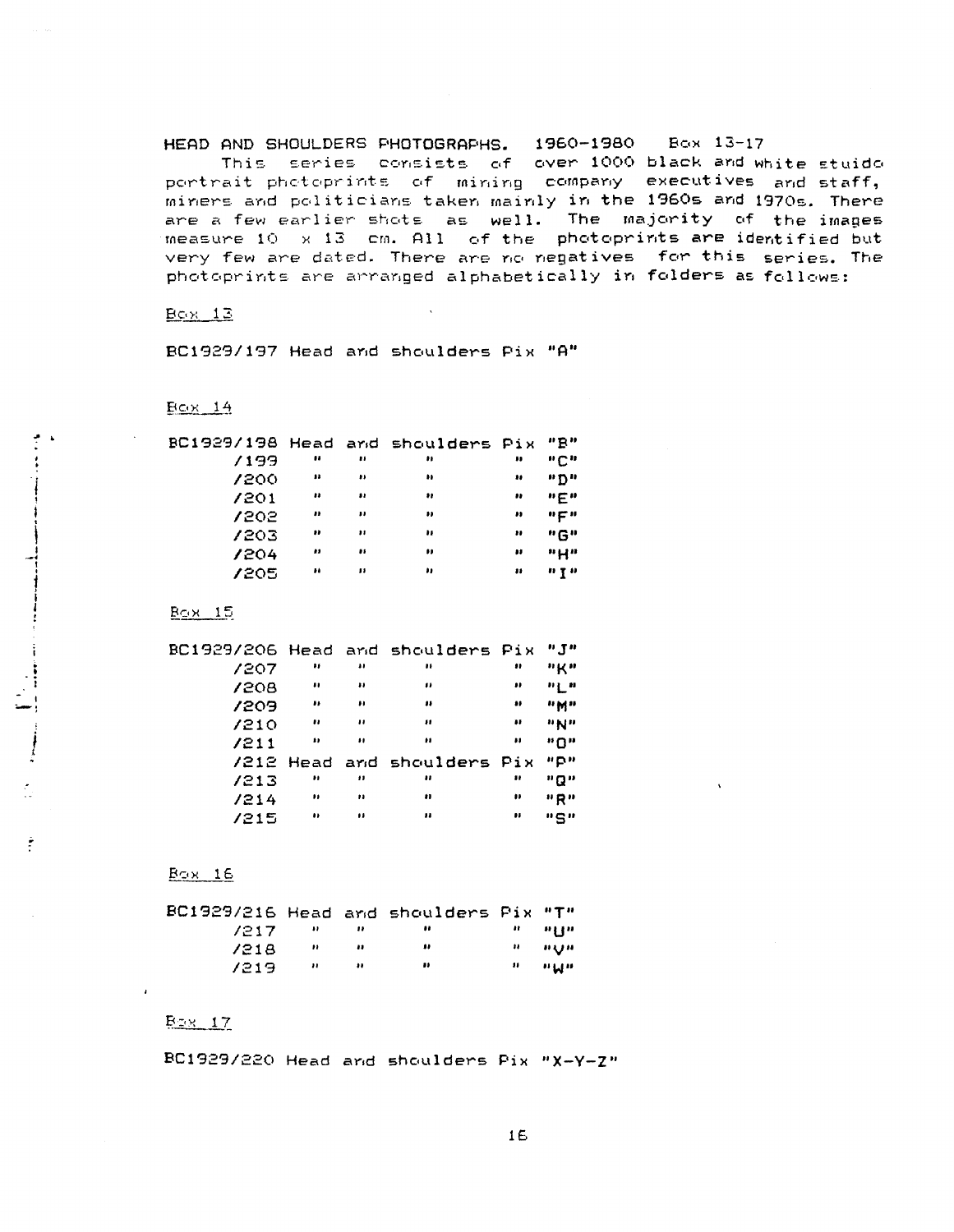# HISTORIC PHOTOGRAPHS. 1900-1950? Box 17-18

This series of photographs is comprised of 21 x 26 cm. or smaller photoprints taken in the early 1900s . Photographs identified include the following: B.C. Nickel; Big Mission Mill; Bonanza Creek, Yukon dredge no.4; Bluebell Triune concentrator at Riondel; Bralorne Mine; Capilano 60 inch main (1927); Central Yeballos; Consolidated Mines, Yellowknife; Dawson Society pioneers; Eldorado Gold Mines Ltd. Radium refinery; English Bay interceptor (1927-1933); Falconbridge Nickel MInes smelter; Gold Mountain Mines; Grand Forks Smelter (pre. 1919); Hazelton, B.C. Rocher de Boule (1910); Marble Mountain marble quarry; Monarch Mines, Field, B.C. (1947); Pioneer Mine; Reeves MacDonald mill under construction; Rossland Mines reciprocating drill (ca. 1900); Seymour Main #3 construction (1926); Seymour Watershed (1927-1929); Silver Hill; Sullivan Mines, Kimberley (hand sorting of Sullivan ore); Tilt Cove, Newfoundland; United Keno Hill Mines Limited high grade concentrator at the Mayo waterfront; Wallace sandstone quarry; Windpass Mine; Yukon gold dredge and zinc, Trail. Photographers identified include Canadian Photo Co., W.F. Montgomery and W.J. Moore Photo Co.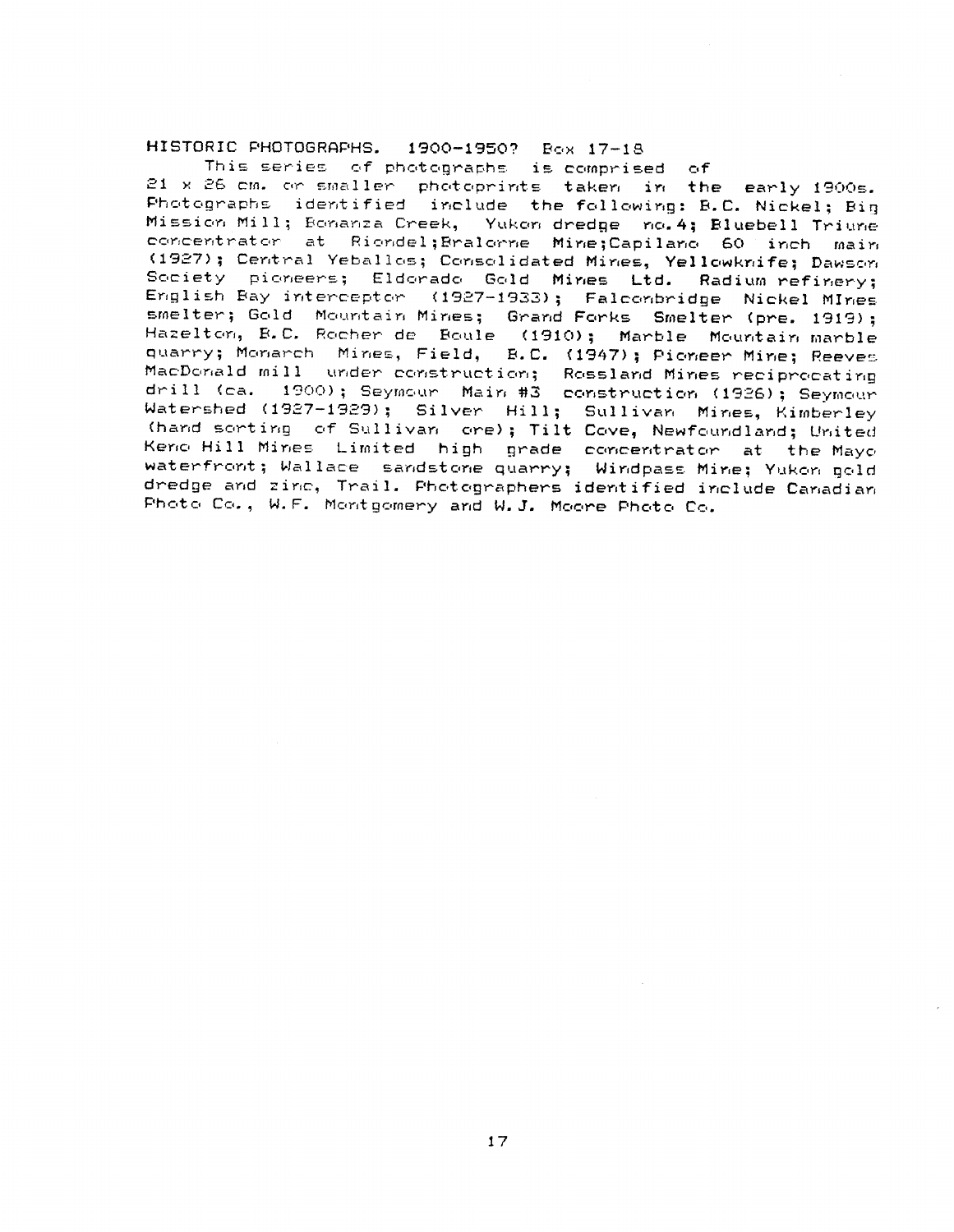**MINING PHOTOGRAPHS 1969-1983 Box 18-22 Negatives in 2ox 2 <sup>4</sup>** This series contains photographs gathered after 1969 on mines, mining and personnel. Most of the photographs appear to be taken during this time period. However, there are some earlier<br>imapes mainly dating to the 1940s and 1950s. There both images mainly dating to the 1940s and 1950s. photoprints and negatives in this series. The photoprints are  $21$ x 26 cm. or smaller.

### $Bc \times 18$

BC1929/222 Alaska Mining Scenes

Shots identified include Beluga coalfield; Castle Island; a gold dredge mear Fairbank; Independence Mine, Willow Creek; Quartz Hill and Usibelli coal mine.

BC1929/223 Alcan

**BCI929/224 Amax of Canada Ltd .**

BC1929/225 Australia Coa <sup>l</sup> Shots identified include locations in the Latrobe Valley and the Utah Development Company mine in Bowen Basin, Queensland.

BC1929/226 B.C. Coal Limited

BC1929/227 Bethlehem Copper Simi1hameen

BC1929/228 Bra1orne Mines

%]C1929/229 Brenda Mines

BC1929/230 Britannia Beach

**BC1929/231 Canada Cement Lafarge, Ideal Cement, Texada Mines , Seaspan %nternationaa <sup>l</sup>**

0C1929/232 Coa <sup>l</sup> Shots depict mining operations in Canada and around the world as well as the mineral itself.

BC1929/233 Coleman Collieries

BC1929/234 Cominco Shots include those taken by J.D. Bodington in the 1940s and 1950s.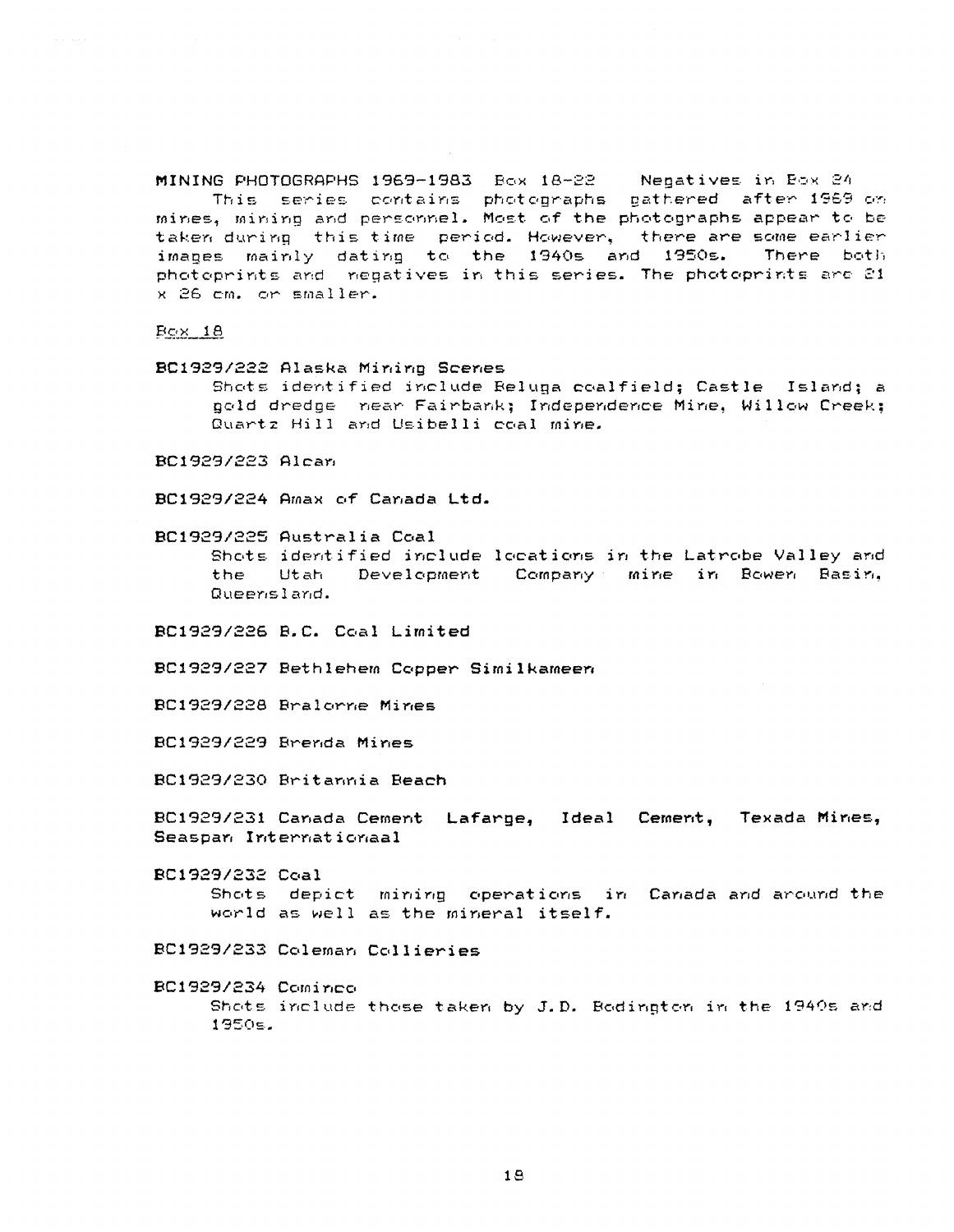- BC1929/235 Craigmont Mines Ltd.
- BC1929/236 Cyrus Anvil Mining
- BC1929/237 Danko <sup>l</sup>
- BC1929/238 Devco
- BC1929/239 Drumbo Gypsum Inland Cement
- BC1929/240 Du Pont of Canada
- BC1929/241 Endaka
- BC1929/242 Falconbridge Nickel
- BC1929/243 Gol d
- BC1929/244 Gold Mines
- BC1929/245 Granby Granisle and Phoeni <sup>x</sup>
- BC1929/246 Hudson Bay Mining & Smelting
- BC1929/247 Inco
- BC1929/248 Inco Sudbury
- BC1929/249 Indushmin Limite <sup>d</sup>

# BC1929/250 Industrial Equipment Shots identified include photographs of giant bucketwheel excavators, crawler drills, crawler tractors, crushers. hydraulic mining shovels, scrapers, and wheel loaders .

# BC1929/251 Industrial Minerals Identified photographs include those depicting drilling in quarries and various salt mining operations as well as various plants and mills and a gypsum mine .

Box BO

BC1929/252 Inland Cement

BC1929/253 Iron and Stee <sup>l</sup> Shots identified include photographs of steel company mills, plants, ovens, furnaces and rail production.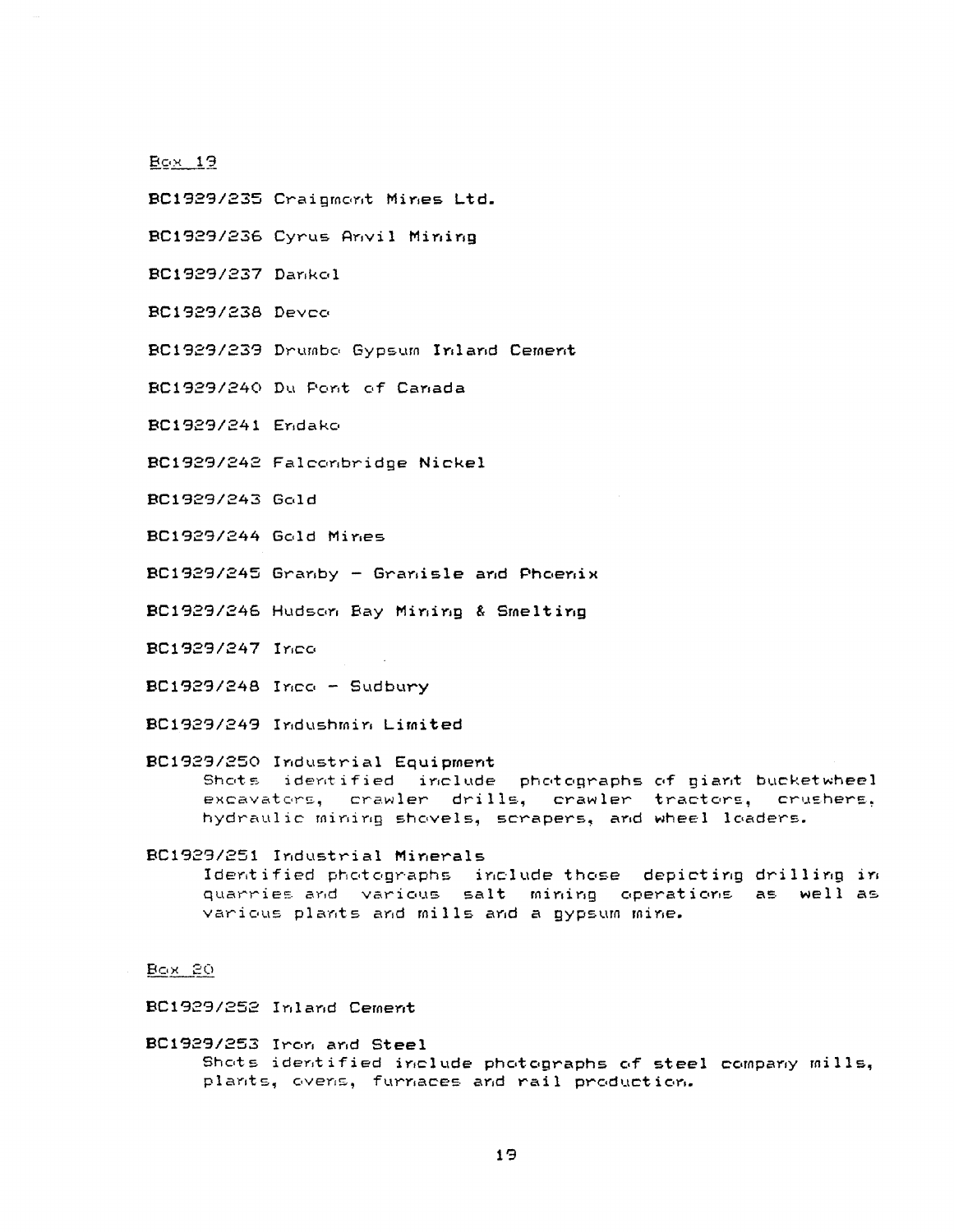**BOX 20** 

BC1929/254 Island Copper

BC1929/255 Lornex Mining Corp .

BC1929/256 Manalt a

BC1929/257 McIntyre Mines

BC1929/258 Mine Safety Competitions

BC1929/259 Mines - Miscellaneous

Shots identified include photographs of Algoma Steel; Anvil Mine, Gibraltar Plant; Archan Mines, Matagami, P.O.: Bell Asbestos Mine; Beluga, Alaska; Bethlehem Copper; brenda Mines, Granduc; Britannia; Brunswick Mining & Smelting Company Ltd., New Brunswick; Canadian Copper Refineries, Montreal; Canadian Electrolytic Zinc Limited, Valleyfield P.Q.; Capps coal field; Cominco's Sullivan Mine; Craigmont Mines Limited plant site; Carey-Canadian Mines, East Broughton, P.O.; Cyrus Anvil; Endako; Falconbridge Nickel Mines Limited mine/mill complex at Strathcona and Opemiska Division, near Chapais, P.Q.; Gaspe Copper Mines Ltd., Murdochville, P.Q.; Granby, Grand Forks (A.W. Calder, R.G.<br>Duthie, M.N Anderson): Horne Mire, Noranda, P.Q.; M.N Anderson); Horne Mine, International Nickel Company at Lac Dufault; Marcopper Mining in the Philippines; Mattabie Mines Ltd., Ont.; Mattagami Lake Mines Limited; Pine Point; Rio Algom's Elliot Lake Uranium: Sept-Isles, P.Q.: Stelco's Griffith Mine at Red Lake, Ontario; Thetford Mines; Wesfrob; White Pass and Yukon Route; Whitehorse Copper Mines Ltd; Yukon Explorations Ltd. bucketline dredge.

## BC1929/260 Mining Scenes - Miscellaneous

Photographs identified include Adams Mine, Boston Township, Ont. drilling and blasting overburden and interiors; Afton Mines Ltd, Kamloops, B.C. Gibraltar concentrator; Britannia; Brunswick Mine and smelter operators; Canada Cement Lafarge plant at Richmond; Coal-gasification, India; Consolidated Durham Mines in the Yukon; Danhoe, Similkamee River Valley:

#### BC1929/260 Mining Scenes - Miscellaneous (cont . )

Johns-Manville, Asbestos, P.O. ; Dawson Creek (1920) ; Dominion Engineering mill heads; Frankel Steel Ltd., Detour Lake under construction; Leaf Rapids; Melville Island (aerial) ; Mohave "Dynajet" drive station, Strohn Creek Pass , Gaspe, interiors; Vancouver wharves; Wabush Mines and Wesfrob power house. These include photographs of miners at work and mine interiors.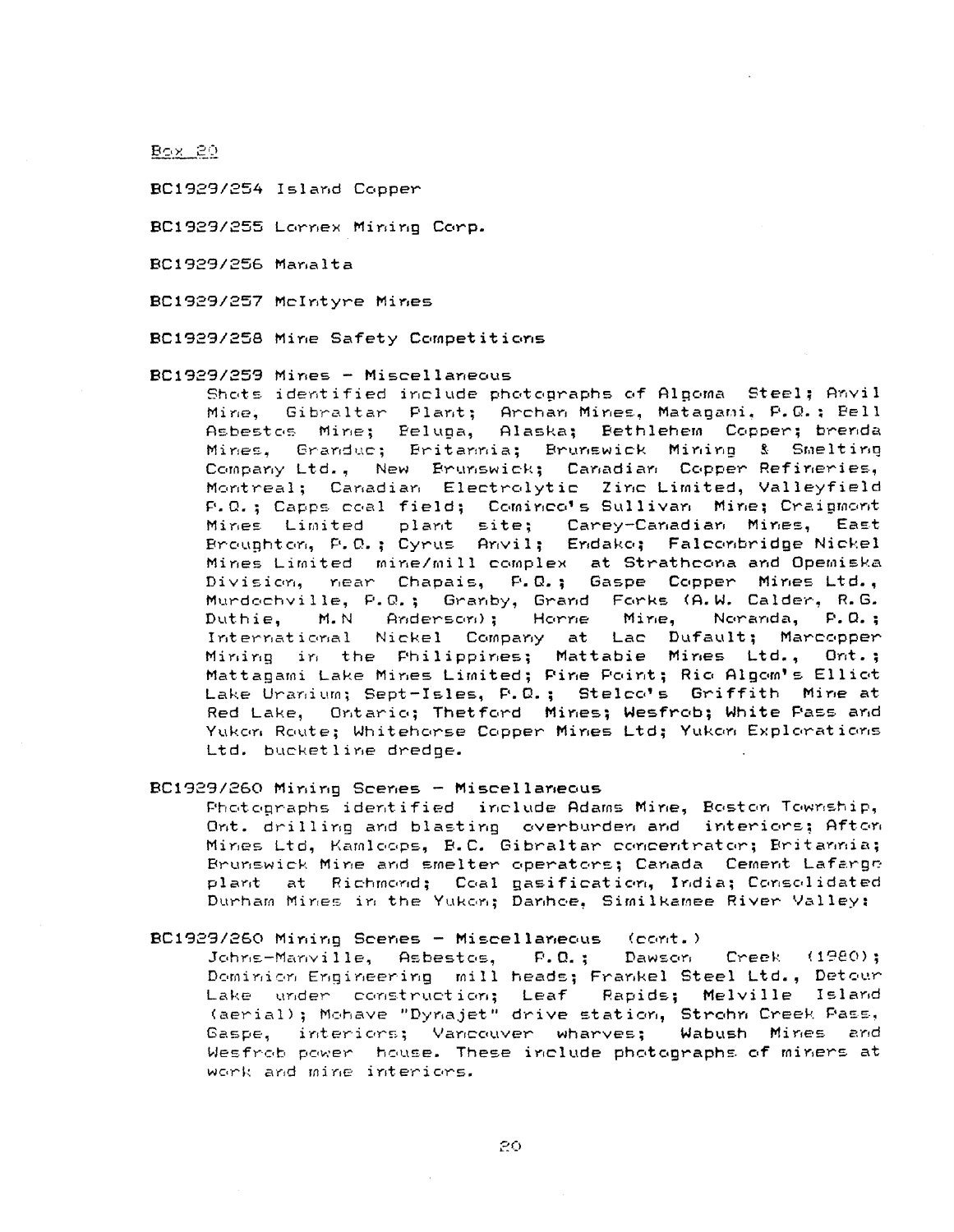**BOX 20** 

Bc1929/261 Northair Mines Limited

PC1929/262 Northeast B.C . Coa <sup>l</sup>

BC1929/263 Northern Mining Operations

BC1929/264 Oil and Gas Operations<br>Shots identified include Limestone Shots identified include Limestone Lake, Saskatchewan drilling rig; Leming steam plant and Syncrude Canada, Mildred Lake. There are photos of bucketwheet excavators and pumps at well drillings as well.

 $B<sub>C</sub> \times 21$ 

, BC192g/265 Peru

BC1929/266 Photenix Geophysics Limited

BC1929/267 Pine Point Includes shots taken by D.J. Bodingotn in the 1940s and 1950E .

BC1929/268 Placer Development Limited

BC1929/269 Placer Gold Mining Photographs mainly of hydraulic mining in the Yukon.

BC1929/270 Ports and Harbours Mostly of ships; California Star, D.C. Coleman, Koho Maru, Seaspan Crusader (tug) .

BC1929/271 Potash Mines

BC1929/272 Reclaimation

BC1929/273 Saskatchewan Photographs identified include Estevan area and Gulf Minerals site, Rabbit Lake .

BC1929/274 Sherritt Gordon

BC1929/275 Silbak Premiere Mine

BC1929/276 Similkemeen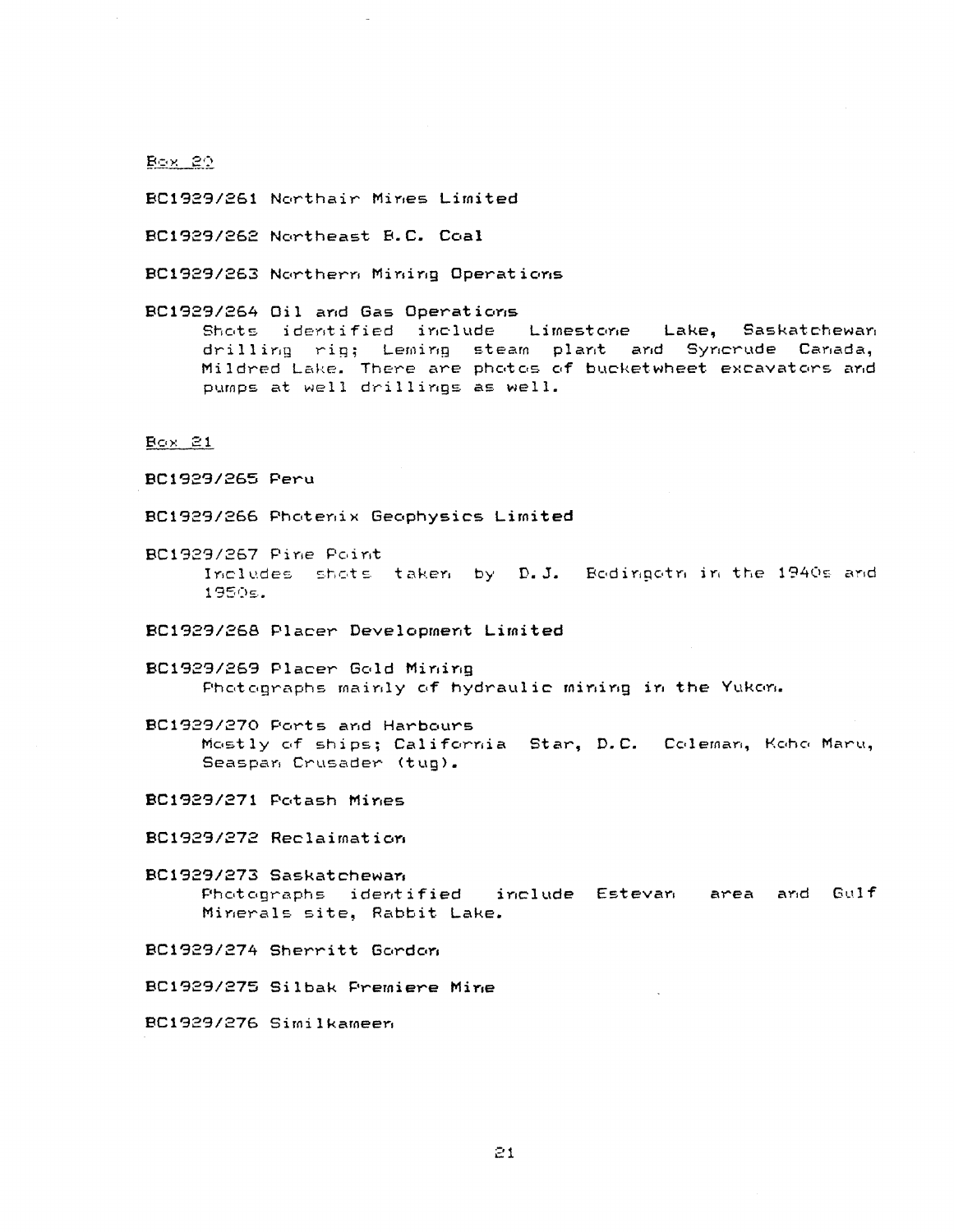$B \subseteq X$   $21$ 

BC1929/277 Scquem

BC1929/278 Sweden

BC1929/279 Teck Corporation

BC1929/280 Texada [auction]

BC1929/281 Texas Gulf

BC1929/282 Tin

BC1929/283 Transportation

Shots include those taken in the 1940s and 1950s. Bush planes, helicopters, hovercraft and trains. Canadian armed forces props., de Havilland Twin Otters and Nordair planes are depicted .

BC1929/284 Uranium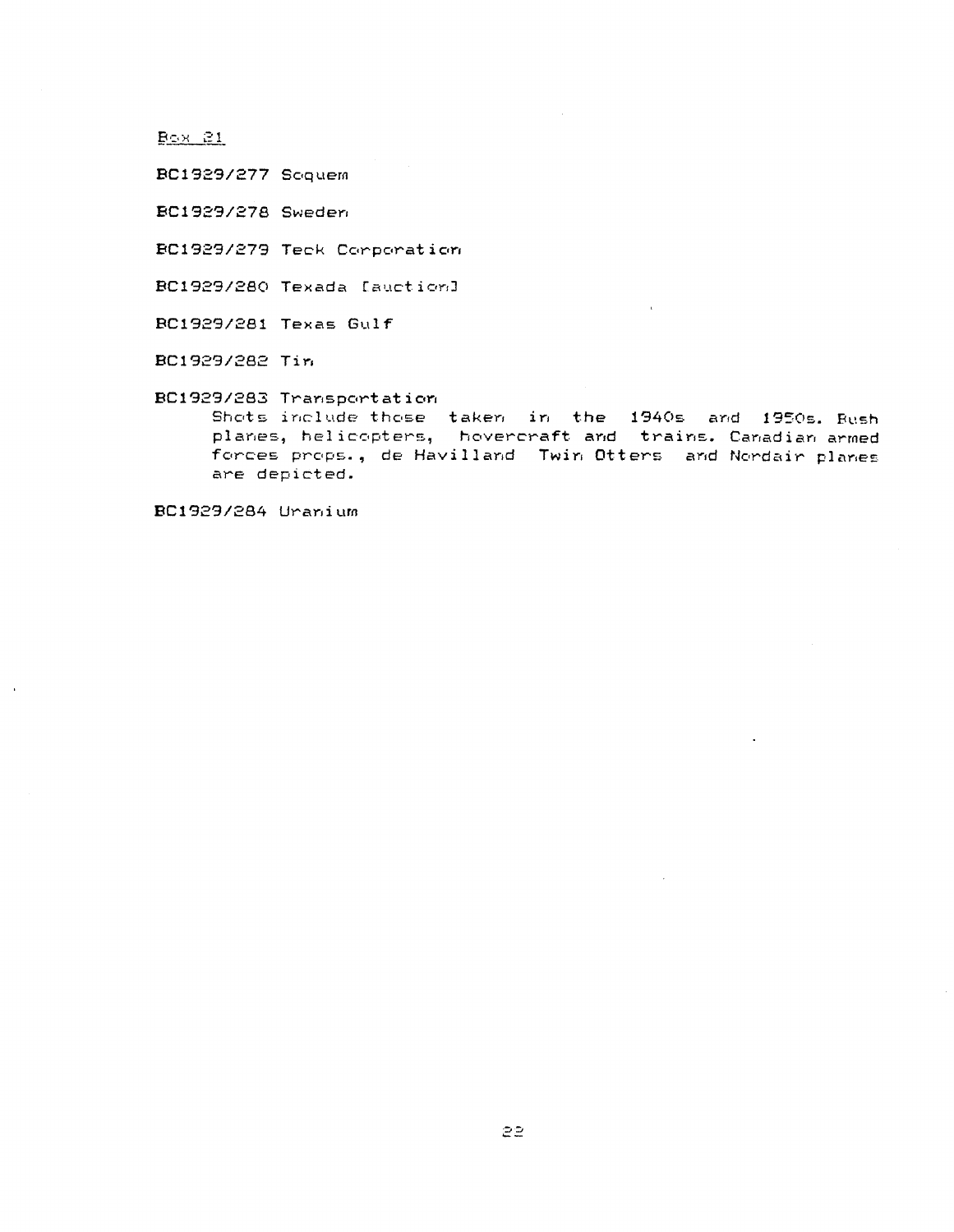MINING ASSOCIATIONS . Box 22-23 Negatives in Box 24 This series features conferences, speakers, and trade shows in the 1970s and 1980s. The photographs are mostly in the form of contact sheets and corresponding negatives .

Box<sub>22</sub>

BC1929/285 American Mining Congress (AMC) Coal Show, 1975-1982 BC1929/286 American Mining Congress and Environment 3, 1977 BC1929/287 American Mining Congress, Pittsburg, 1977 BC1929/288 B.C. Mining School BC1929/289 B.C. Chamber Annual Meeting 1981 PC1929/290 B .C. and Yukon Chamber 1977 BC1929/291 B .C. and Yukon Chamber 1978 BC1929/292 B .C . and Yukon Chamber 1979 BC1929/293 Canadian Diamon Drilling Association (CDDA) BC1929/294 Canadian Institute of Mining & Metallurgy BC1929/295 Canadian Institute of Mining & Metallurgy and IBA 1976 BC1929/296 Canadian Institute of Mining & Metallurgy 1977 BC1929/297 Canadian Institute of Mining & Metallurgy 1978-1979 BC1929/298 Canadian Institute of Mining & Metallurgy Feb. 1980 BC1929/299 Coal Conference BC1929/300 Coal Conference Calgary 1974 BC1929/301 Coal Conference 1975 BC1929/302 Coal Conference 1978-1979 BC1929/303 Coal Conference 1981 BC1929/304 Commonwealth Mining & Metallurgy Conference

PC1929/305 Geological Association of Canada (GAC)

23